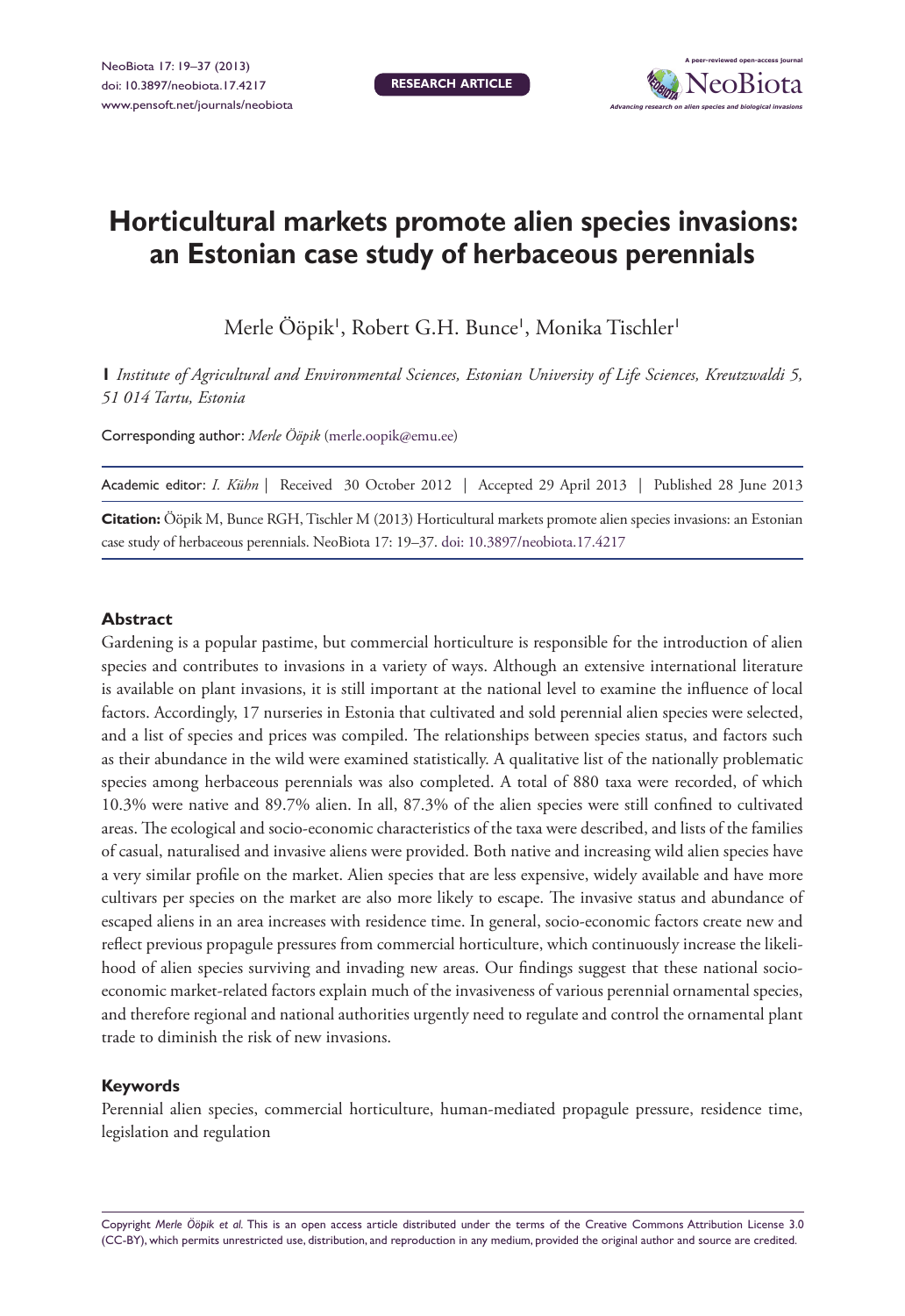## **Introduction**

Biological and human-mediated mechanisms in invasions of alien plant species are interdependent, and as a result, it is difficult to predict where and why such invasions will occur. However, most plant naturalisations and invaders nowadays originate from and in the future will derive from deliberate importations (Mack and Erneberg 2002, Kowarik 2003, Mack 2003). Specifically, the study of the economic uses of plant species that are invasive in various parts of the world has established that most plant invaders are ornamentals (Weber 2003). These species have been introduced for horticultural use by nurseries, botanical gardens, and individuals (Reichard and White 2001). Of course, invasive alien species can be introduced unintentionally (Pyšek et al. 2011) or by other deliberate pathways developed by humans, e.g., for forestry and agricultural purposes (Mack and Lonsdale 2001, Starfinger et al. 2003). Nevertheless, the expansion and globalisation of the horticultural trade is widely accepted as a principal reason for the increase in alien species (e.g., Dehnen-Schmutz et al. 2007a, 2007b, 2010, Barbier et al. 2011) and it is also widely recognised that many invasions begin in urban domestic gardens (e.g., Smith et al. 2006, Hanspach et al. 2008). On a general macroeconomic scale, income growth is the primary driver of globalisation and there is a clear association between Gross Domestic Product and the richness of alien floras (Hulme 2009). In addition, when the variations in invasion rates were partitioned according to a range of explanatory variables, it was found that only national wealth and population density were statistically significant (Pyšek et al. 2010). These predictors simply reflect the intensity of human activities, in which the horticultural trade is also a relevant component.

There is now an extensive literature that analyses the reasons why certain species become invasive (e.g., Pyšek and Richardson 2007, Küster et al. 2008, Milbau and Stout 2008). Many papers identify particular traits that cause an ornamental alien species to become invasive. For example, Marco et al. (2010) showed that when an ornamental perennial alien species escapes from cultivation, pre-adaptation to the local environment and its potential for spreading vegetatively play important roles, along with gardening practices. Most authors conclude that successful invasion cannot be explained by a single trait or characteristic, but is determined in combination with climatic and environmental factors, species traits, and human uses (Thuiller et al. 2006, Milbau and Stout 2008, Beans et al. 2012, Richardson and Pyšek 2012). The phrase "human-mediated propagule pressure" is often used to explain processes, where propagule pressure is defined as the frequency with which a species is introduced to a site, combined with the number of individuals in each introduction event (Simberloff 2009; see also arguments in Lockwood et al. 2009). Human-mediation multiplies this process and it is connected both to human population size and density and to economic characteristics (Pyšek et al. 2010, Trueman et al. 2010). Species residence time gives another dimension to the propagule pressure: the longer the species is present in an area, the more propagules are spread and the probability of establishing new populations increases (Rejmánek et al. 2005, Milbau and Stout 2008, Trueman et al. 2010, etc.).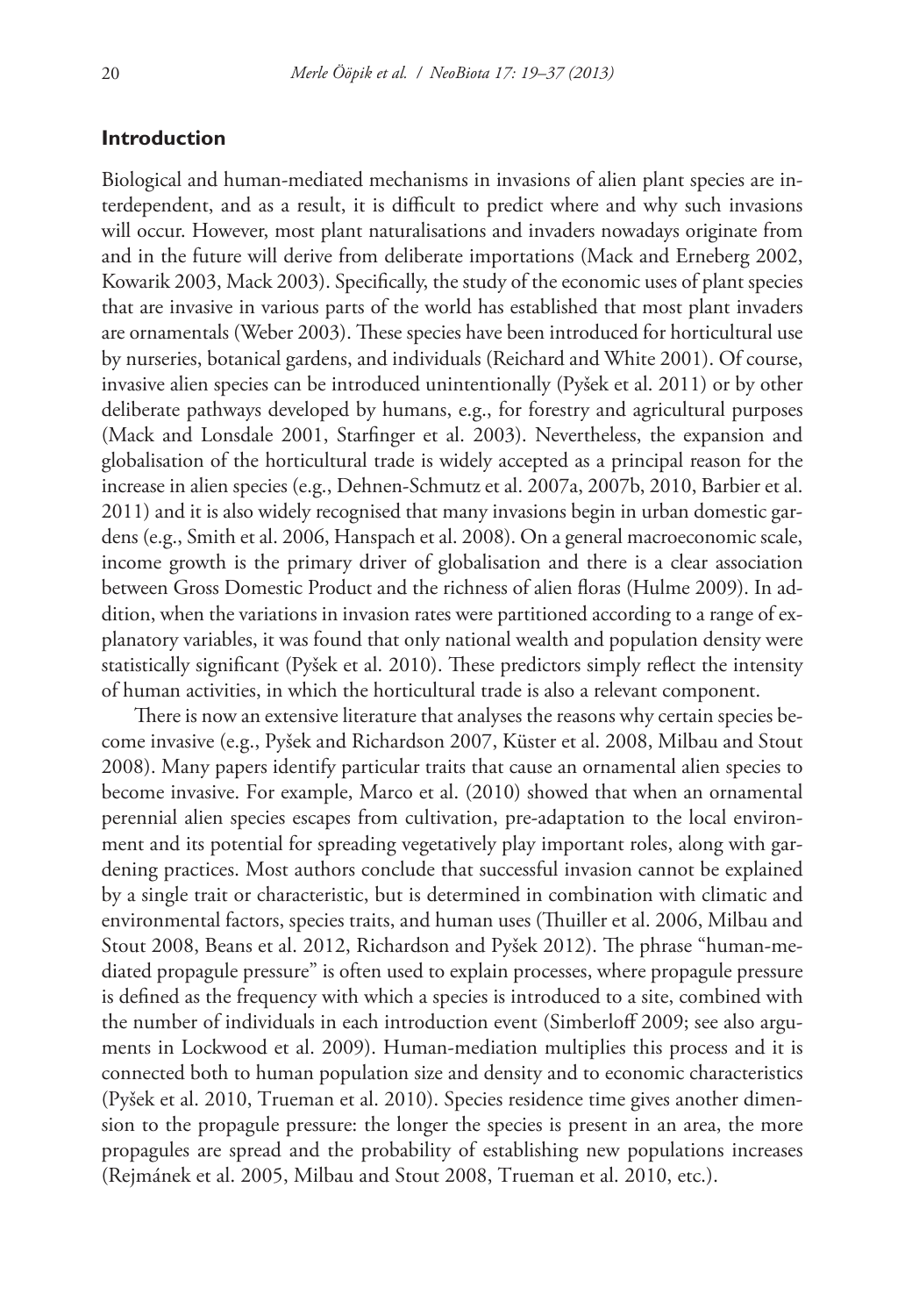Human-mediated propagule pressure from ornamental horticulture itself plays both a direct and implicit role for species to become naturalised and even invasive. At a local level it is particularly important, because it promotes invasions in variety of ways (see, e.g. Reichard 2011): 1) the introduction and reintroduction of new plants; 2) the selection of species and cultivars for characteristics such as climatic suitability and rapid propagation; and 3) the creation of propagules due to long residence time, the pressure of gardening fashions and the great number of garden centres. In Britain, market presence, prices and dates of introduction are among the socio-economic factors that have influenced invasions (Dehnen-Schmutz et al. 2007a). Pemberton and Liu (2009) have also stressed the importance to successful naturalisation of the number of years a plant was sold. The current naturalisation success of North American woody species in Europe is determined by introduction history and particularly by planting frequency (Bucharova and van Kleunen 2009). Selective introduction and human-mediated selection of ornamental plants with fast and abundant germination might increase the risk of species ultimately becoming invasive (Chrobock et al. 2011). Kowarik (2003) suggested that secondary releases of alien species might mimic demographic and dispersal processes that influence population growth and expansion of range, and provide opportunities to species whose propagules are not able to move naturally over long distances. In addition, cultivation (e.g., protection from predators and parasites, drought, cold) can facilitate naturalisation by protecting alien populations from environmental stochasticity (Mack 2000).

It has previously been shown that in the case of the Estonian Alien Flora (Ööpik et al. 2008), the establishment and naturalisation of alien species in a given area depended on the level and type of human mediation. The majority (74%) of 232 naturalised alien species in Estonia originates from deliberate introductions. Overall, approximately half of the alien flora consists of short-lived species, but only 24% of the naturalised species belong to this group. Moreover, cultivation in a cold temperate region has tended to favour perennial species with propagative advantages for attaining greater abundance and higher invasive status; especially in natural and semi-natural habitats. The pattern of invasive species is more diverse, but among the most problematic species there are also deliberately introduced perennials, which have escaped from cultivation and are now spreading aggressively, forming monocultures, are toxic, and causing other conservation or human health problems. Hence, through selection and cultivation, humans increase propagule pressure, while invasion success also increases with alien species' residence time. Consequently, at a national level in countries such as Estonia, it is necessary to examine the influence of local factors more deeply, so that measures can be taken to reduce the probability of invasions.

In this paper, the following questions are raised in order to examine the situation in Estonia in further detail:

(i) What is the number of herbaceous perennial species offered for sale, both to horticultural professionals and amateurs? What is the composition of these species?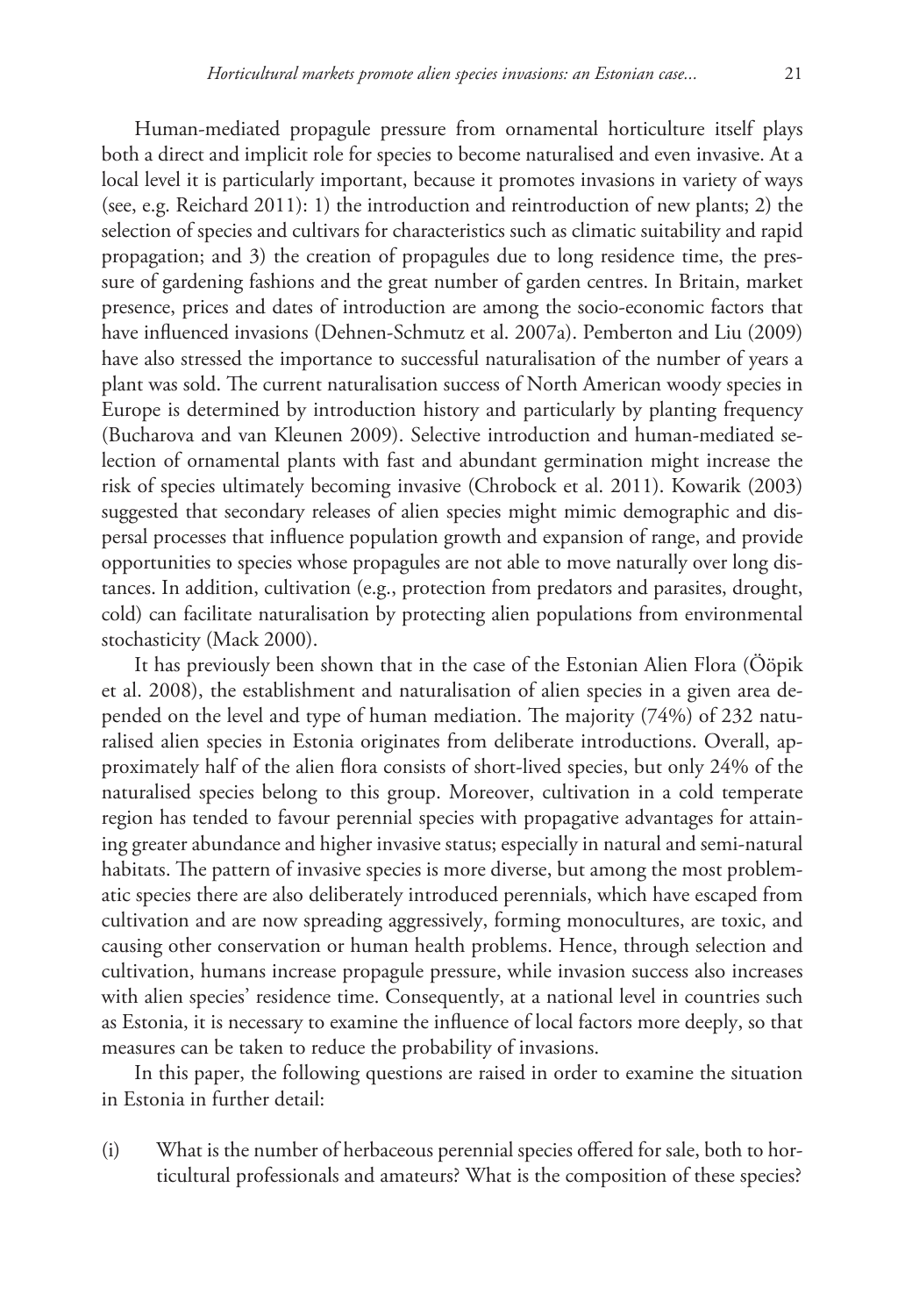- (ii) Is availability (i.e., lower prices at certain outlets) related to the current status of these species, i.e., the presence of the alien species in the spontaneous flora and/ or their abundance in the wild, and how is this connected to species' residence time in Estonia?
- (iii) Does this list include problematic or even legally prohibited alien species that may cause nature conservation problems and therefore needs national attention?

# **Material**

#### **Background information about Estonia**

Estonia lies approximately between latitude 58˚–60˚ N and longitude 22˚–28˚ E. According to the Estonian Information System's Authority (2012), the total area of Estonia is 45,227 km², including 42,692 km² of land. More than one-half of the land area is forest, and one-third is agricultural land (arable land and natural grasslands). Approximately 8% is urban and infrastructure and the rest of the land is heathland, mires and bogs. Since 31 December 2010, 18.1% of Estonia has been under various types of nature protection (Environmental Information 2012).

By the end of 2011, the population of Estonia was 1.32 million and had decreased because of migration (Statistics Estonia 2012). Approximately 69% of the population live in the major towns and cities and 35 % of all live in semi-detached or detached houses, which traditionally have gardens. In 2010, the population density was 30.9 inhabitants per km². After 1 January 2011, the currency of Estonia was converted to the Euro, but during the research period for the present study the currency was the Estonian kroons (1 EUR = 15.6 EEK).

As mentioned above, national wealth is a key parameter in determining the likelihood of plant invasions. In 2011, the Gross Domestic Product per capita of Estonia was 20.2 US Dollars compared with 15.4 for Latvia and 38.3 for Finland. Estonia is, therefore, not in the highest wealth category, but it is still rich compared with countries outside Europe. However, the economy is growing, and gardening is a very popular activity, especially in the countryside where most houses have gardens. There is, therefore, a strong market for horticultural products.

In Estonia, horticulture, vegetable and fruit production have been concentrated in a relatively small number of businesses: approximately 2% of the total number of agricultural companies. There are no exact data on the numbers of nurseries in Estonia specialising in ornamental horticulture. The non-profit Estonian Horticultural Association ([www.aiandusliit.ee\)](www.aiandusliit.ee) brings together companies that produce horticultural products for the market, as well as training and science institutions and companies retailing gardening accessories. There are about 80 members and from their occupational description it is estimated that approximately 25–30 of them are linked to the importation, cultivation on-site, and sale of herbaceous perennial species.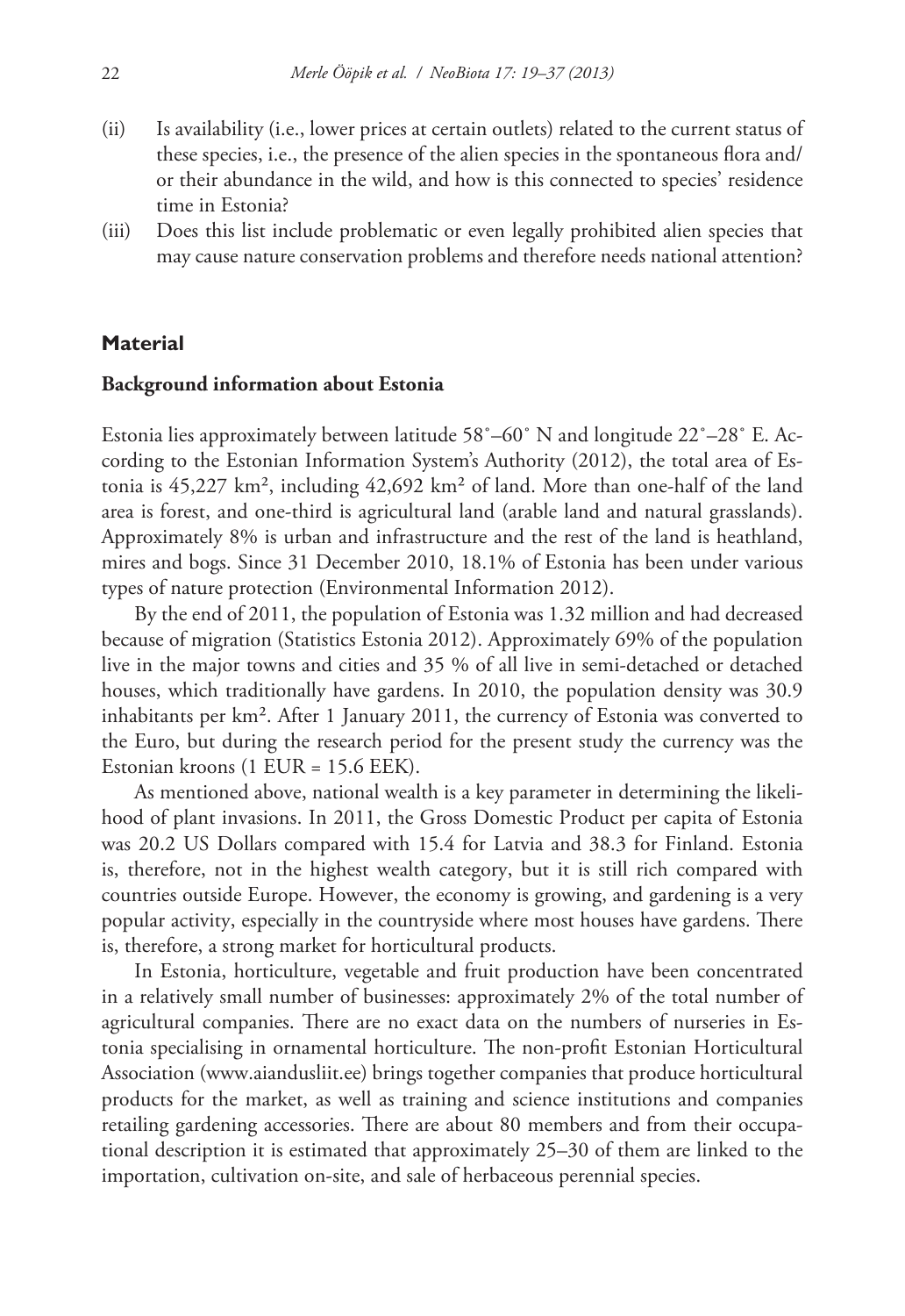#### **National regulations on (invasive) alien species**

In Estonia, the principal authority on alien species is the Ministry of Environment, which is responsible for legislation and cooperation with international expert groups (e.g., NOBANIS, the Bern convention IAS group, and the EPPO IAS group). The Environmental Board is responsible for nature conservation activities and practical work with alien and invasive alien species.

The Nature Conservation Act (The State Gazette I, 2004, 38, 258) is the principal instrument that forbids the release of alien species into the wild. This Act has resulted in the definition of The List of Invasive Alien Species (Annex of The State Gazette 2004, 134, 2076). This regulation includes both well-established species and plants that are not yet established but which have caused problems in countries with similar environments. At present, this list includes 13 plant species. The import of live specimens and all transactions with live plants are prohibited for all these species.

The complete list of the texts on invasive species that have been implemented to date; including both those that are legally binding and those that are not; is presented in a report entitled "A Comparative Assessment of Existing Policies on Invasive Species in the EU Member States and in Selected OECD Countries" (European Commission 2011).

#### **Methods**

#### **Sample of nurseries, database characteristics, statistical analysis**

Seventeen nurseries located throughout Estonia were selected for this study. The choice was determined by the availability of catalogues. Firstly, an extensive list of cultivars and prices of herbaceous perennial species was compiled from catalogues, and the data was structured at the species, subspecies, and varietal or hybrid taxonomic level. In addition, basic information was collected for each taxon (Table 1), whenever such information was available. The species status in the Estonian Flora was determined from the Vascular Plant Flora of Estonia (Kukk 1999), where natives and archaeophytes are considered to be in the same group, i.e., natives. Hence, the alien species considered in this study were neophytes from this region. The alien species status (casual, naturalised and invasive) and other characteristics connected to alien species' invasiveness on Estonian territory were used as applied in Estonian Alien Flora (Ööpik et al. 2008), after which the invasive status of alien species was used in the sense proposed by Richardson et al. (2000) and Pyšek et al. (2004).

The complete description of species characteristics (Table 1) provides the basis for analysing the relationships between species status (native or alien: non-escaping, casual, naturalised, invasive), abundance in the wild, year of the first introduction (not available for non-escaping aliens), origin area of alien species (Kukk 1999), wholesale or retail price in 2010 (divided into ranges), and the number of nurseries in which the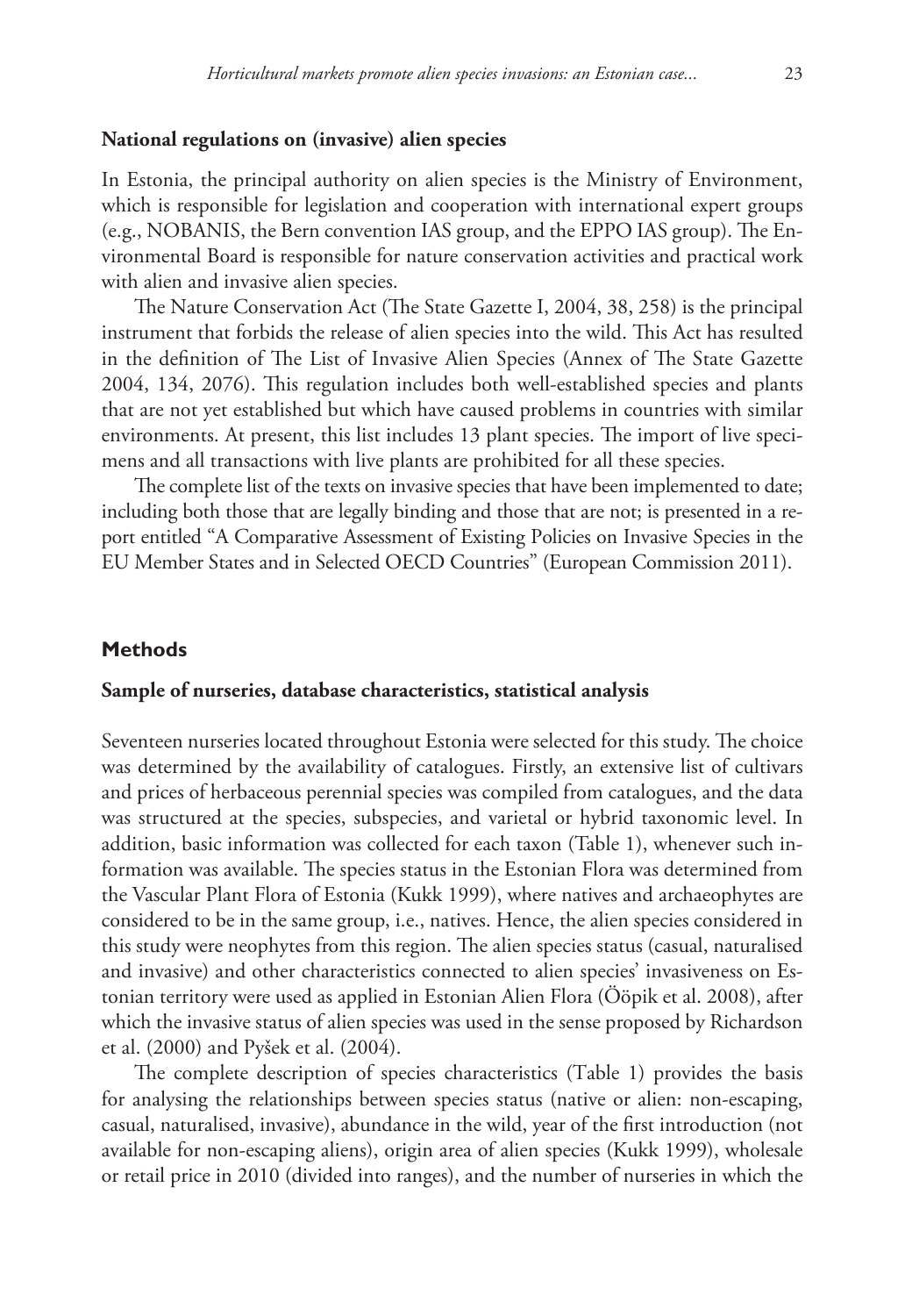| <b>Topic</b>                  | Characteristic                               | Categories used                                           |  |  |
|-------------------------------|----------------------------------------------|-----------------------------------------------------------|--|--|
| Species identity and          | Genus, species, subspecies,                  |                                                           |  |  |
| taxonomic position            | family                                       |                                                           |  |  |
| Species status in Estonian    |                                              | Native (1)                                                |  |  |
| Flora                         |                                              | Alien (2)                                                 |  |  |
| Alien species invasiveness on |                                              | Non-escaping (1)                                          |  |  |
| Estonian territory and in the | Invasive status                              | Casual $(2)$                                              |  |  |
| neighbouring countries        |                                              | Naturalised (3)                                           |  |  |
|                               |                                              | Invasive (4)                                              |  |  |
|                               | Year of introduction                         |                                                           |  |  |
|                               | Year of the first record in the wild         |                                                           |  |  |
|                               |                                              | Rare $(1)$                                                |  |  |
|                               | Abundance in the wild                        | Uncommon (2)                                              |  |  |
|                               | (frequency classes)                          | Scattered or occasional (3)                               |  |  |
|                               |                                              | Common (4)                                                |  |  |
|                               | Invasiveness in NOBANIS                      | Potentially invasive or invasive in the                   |  |  |
|                               | (qualitative characteristic)                 | region†                                                   |  |  |
|                               |                                              | 0- not mentioned as potentially invasive                  |  |  |
|                               |                                              | or invasive; 1- potentially invasive or                   |  |  |
|                               | Invasiveness in NOBANIS                      | invasive in one country. Values of 2 or                   |  |  |
|                               | (quantitative characteristic)                | greater denote the number of countries in                 |  |  |
|                               |                                              | which the species is potentially invasive or<br>invasive. |  |  |
|                               |                                              | America, Asia, Europa, Eurasia                            |  |  |
|                               |                                              | (continental), Euro-Siberia, Circumpolar,                 |  |  |
|                               | Area of origin (floristic element)           | Africa, Origin unknown (known only                        |  |  |
|                               |                                              | from cultivation)                                         |  |  |
|                               | Species present on the list of a             |                                                           |  |  |
| Nursery information $(N=17)$  | certain nursery                              | 0- not present; 1- present                                |  |  |
|                               | Number of nurseries in which                 |                                                           |  |  |
|                               | the species is available                     |                                                           |  |  |
|                               | Number of cultivars per species<br>available |                                                           |  |  |
|                               |                                              | 1 class up to 30 EEK (approx. 2 EUR)                      |  |  |
|                               | Wholesale or retail price in                 | 2 class 31-50 EEK (> 2 to 3.2 EUR)                        |  |  |
|                               | 2010 (divided into ranges)                   | 3 class 51-100 EEK (> 3.2 to 6.4 EUR)                     |  |  |
|                               |                                              | 4 class greater than 100 EEK (> 6.4 EUR)                  |  |  |

**Table 1.** The content of the database of herbaceous perennial species available in the Estonian horticultural market describing the species characteristics and categories assigned to each individual species.

† Latvia, Lithuania, Finland, Sweden, Denmark, Norway, Poland, European part of Russia

species is available. Only one, and in the case of differences between nurseries, the highest price range category for each species was determined. The status of species in neighbouring countries was derived from the database of the European Network on Invasive Alien Species (NOBANIS, <www.nobanis.org>). In this database, invasive alien species are defined as those whose introduction and/or spread threaten biological diversity.

The STATISTICA software system ver. 11 (StatSoft, Inc. 2012) was used for all statistical analysis to perform a nonparametric Kruskal-Wallis ANOVA (*H* statistic),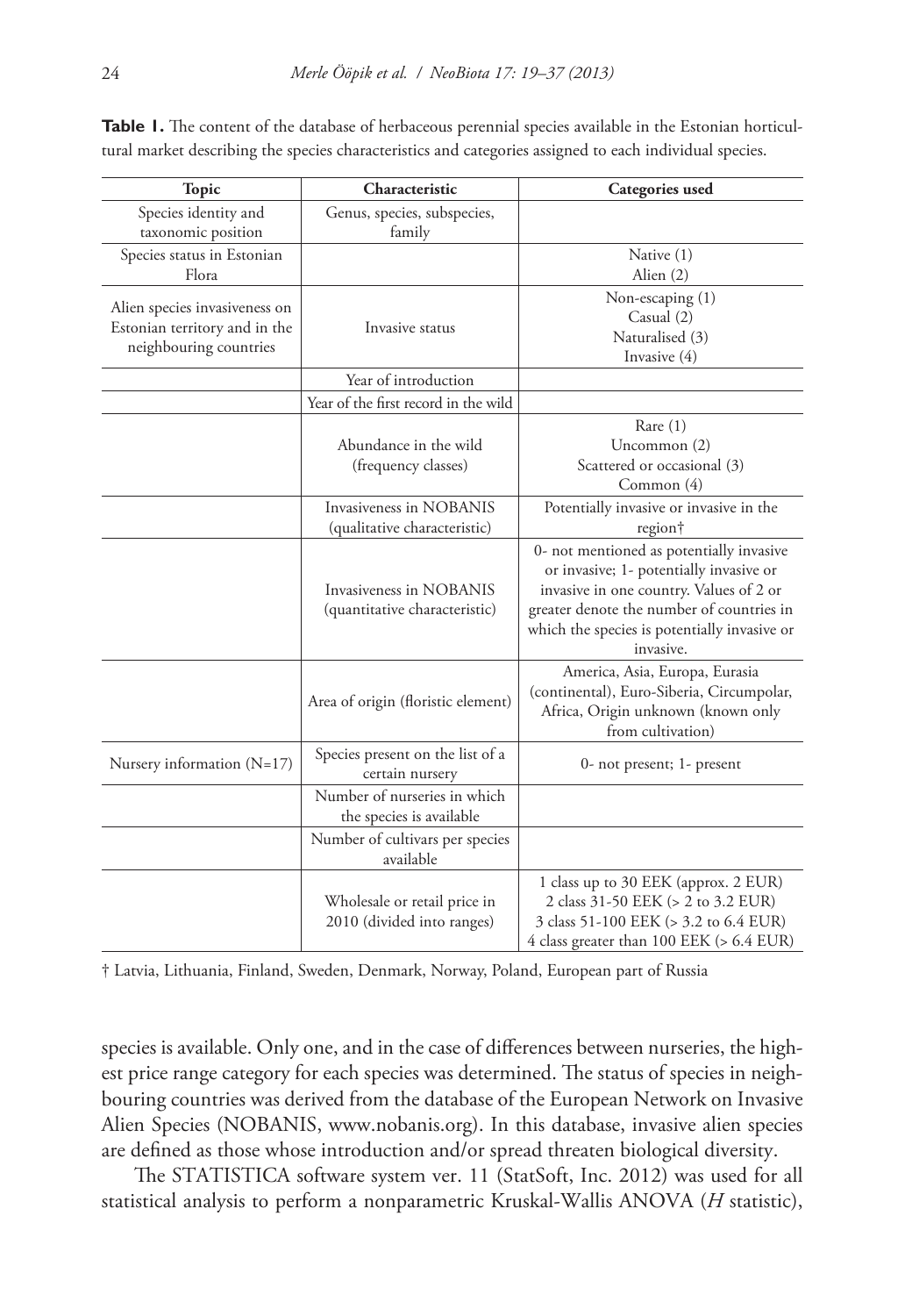an analysis of variance performed on ranks. Specifically, the different characteristics of multiple independent samples (groups) were compared. Species status was related to species price and to availability as well as alien species status, and abundance class to residence time. In addition, the multiple comparisons test was used to assess the mean ranks of all pairs of groups (see Siegel and Castellan 1988) and to compute post hoc measures of the mean ranks of all pairs of groups based on the *z* statistic. The correlation between price and availability, introduction time, and invasiveness in neighbour countries, was tested with nonparametric Spearman rank correlation (*R*).

#### **List of species needing attention**

As a practical application, a qualitative list of the nationally problematic species among the herbaceous perennials found in horticultural catalogues was compiled, based on data from local sources (Kukk 1999, Ööpik et al. 2008) and neighbouring countries (NOBANIS database) and on categories of multiple response characteristics as follows:

- (i) Invasive or naturalised in Estonia and invasive or potentially invasive in at least three neighbouring countries.
- (ii) Naturalised in Estonia and invasive or potentially invasive in two neighbouring countries.
- (iii) Naturalised in Estonia.
- (iv) Casual in Estonia, but invasive or potentially invasive elsewhere. These species are not addressed in this study.

The complete list of perennials in The List of Invasive Alien Species (The State Gazette Supplement 2004, 134, 2076) was also examined, to analyse whether the current legally valid list is applicable to everyday trade.

## **Results**

# **General structure of the database**

The database consists of 3,697 primary entries. These entries were analysed at the taxonomic level of species (*N*=779, 89% of all entries), subspecies (*N*=31), and variety or hybrid (*N*=70) to produce a list of 880 taxa (hereinafter called species). Of this list, 10.3% (91) are native species, 89.7% (789) alien species. Of all the aliens, 100 have been recorded outside cultivated areas and have reached a certain invasive status in Estonia - 62 are casuals, 35 naturalised, and 3 invasive species: *Lupinus polyphyllus* Lindl.*, Saponaria officinalis* L. *and Solidago canadensis* L.. A total of 689 (87.3% of all aliens) are non-escaping species that are still confined to cultivated land. In all, the species belong to 73 families (Table 2) and 269 genera. The native species in the list are most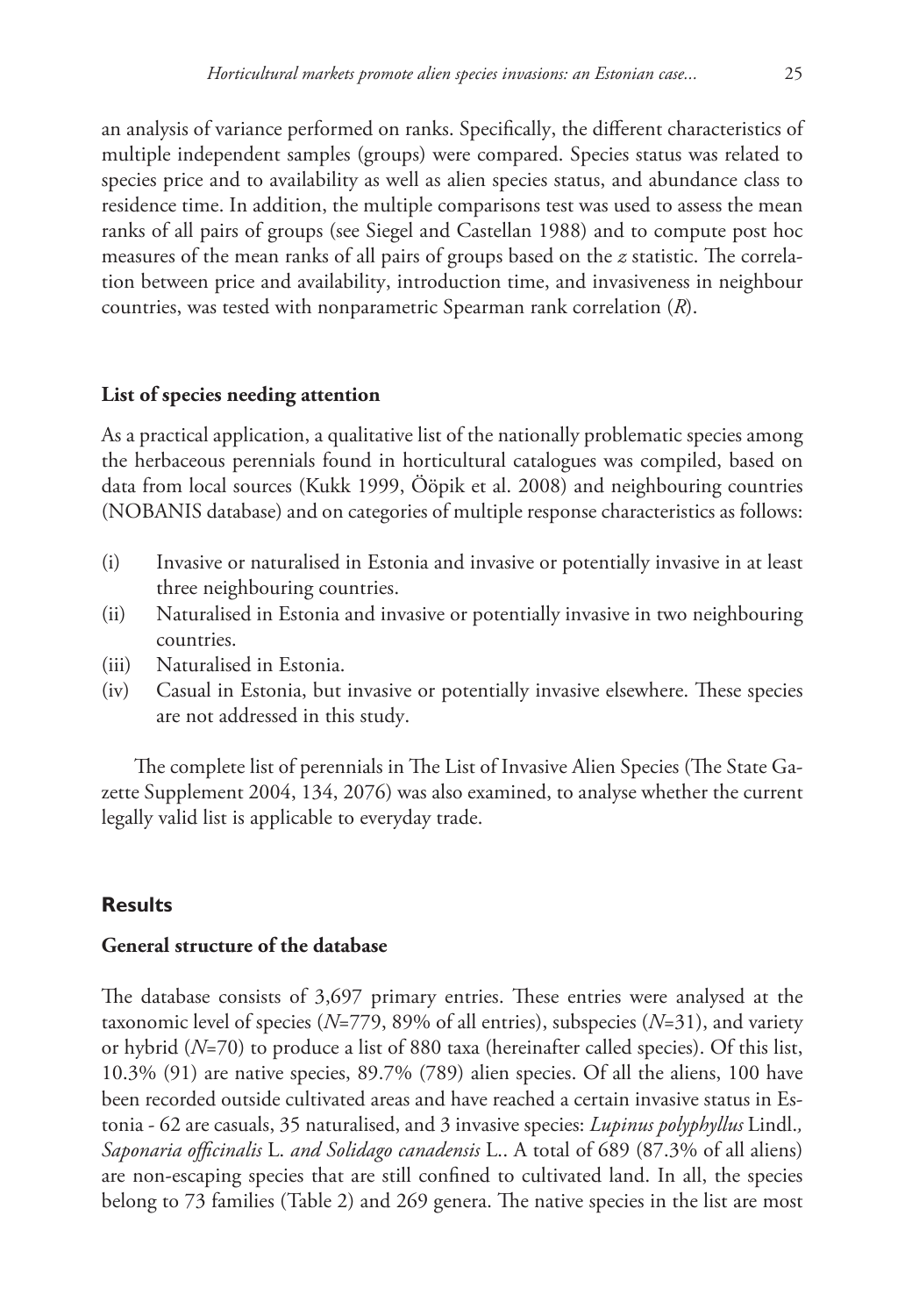| Family               | <b>Native</b><br>species | Non-escaping<br>aliens | Casual<br>aliens | <b>Naturalised</b><br>aliens | <b>Invasive</b><br>aliens | All |
|----------------------|--------------------------|------------------------|------------------|------------------------------|---------------------------|-----|
| Asteraceae           | 10                       | 98                     | 16               | 8                            |                           | 133 |
| Ranunculaceae        | 7                        | 58                     | $\Omega$         | 3                            | $\Omega$                  | 68  |
| Lamiaceae            | 8                        | 42                     | 12               | 3                            | $\Omega$                  | 65  |
| Caryophyllaceae      | 9                        | 38                     | 6                | $\overline{c}$               |                           | 56  |
| Rosaceae             | 8                        | 36                     | 3                | 3                            | $\Omega$                  | 50  |
| Saxifragaceae        | $\overline{c}$           | 45                     | $\overline{2}$   | $\theta$                     | $\Omega$                  | 49  |
| Crassulaceae         | 4                        | 32                     | 5                | 1                            | $\Omega$                  | 42  |
| Primulaceae          | $\overline{c}$           | 32                     | $\Omega$         | $\overline{c}$               | $\Omega$                  | 36  |
| Scrophulariaceae     | 4                        | 26                     | 3                | 1                            | $\Omega$                  | 34  |
| <b>Brassicaceae</b>  | $\theta$                 | 22                     |                  | $\theta$                     | $\Omega$                  | 23  |
| Campanulaceae        | 5                        | 15                     | $\Omega$         | $\Omega$                     | $\Omega$                  | 20  |
| Others               | 32                       | 245                    | 14               | 12                           | 1                         | 299 |
| Total no of species  | 91                       | 689                    | 62               | 35                           | 3                         | 880 |
| Total no of families | 32                       | 65                     | 18               | 18                           | 3                         | 73  |

**Table 2.** The invasive status of perennial species available in the Estonian horticultural market, listed by family.

frequently represented by the genus *Campanula* L.. The most common genera among the alien taxa are *Sedum* L., *Saxifraga* L.*, Aster* L., *Dianthus* L.*,* and *Geranium* L..

According to their area of origin, 36% of the alien perennial species available on the horticultural market are native to Europe, Eurasia or Euro-Siberia. Approximately 30% are from Asia and 27% from the Americas.

The number of species per nursery varied from 41 to 383, and 44% of the species were present in only one nursery. Only one non-escaping alien, *Liatris spicata*  (L.) Willd., was available from all 17 nurseries. *Bergenia cordifolia* (Haw.) Sternb. and *Echinacea purpurea* (L.) Moench (both non-escaping aliens) were available from 16 nurseries, and the native *Ajuga reptans* L. was available from 15 nurseries. The mixture in each nursery was quite similar: 10–20% natives, 60–80% non-escaping aliens, 10% casuals, 2–10% naturalised. Eight nurseries offered invasive species. The largest and most variable category was non-escaping alien species (Figure 1).

The results show that approximately 70% of the species had no cultivars or only one type available for sale. Only 43 (4.9%) of the species had ten or more cultivars per species. The outstanding favourite species was the non-escaping alien *Hemerocallis hybrida* hort. with 134 different varieties, followed by *Sempervivum x hybridum* hort. (68), *Phlox paniculata* L. (65), and the naturalised alien *Iris germanica* L. (42).

#### **Market characteristics and species invasiveness**

The results show that two groups - native and alien species found outside cultivation of any status from casual to invasive - have a similar market profile, in contrast to nonescaping alien species. Alien species that are able to escape and reach certain invasive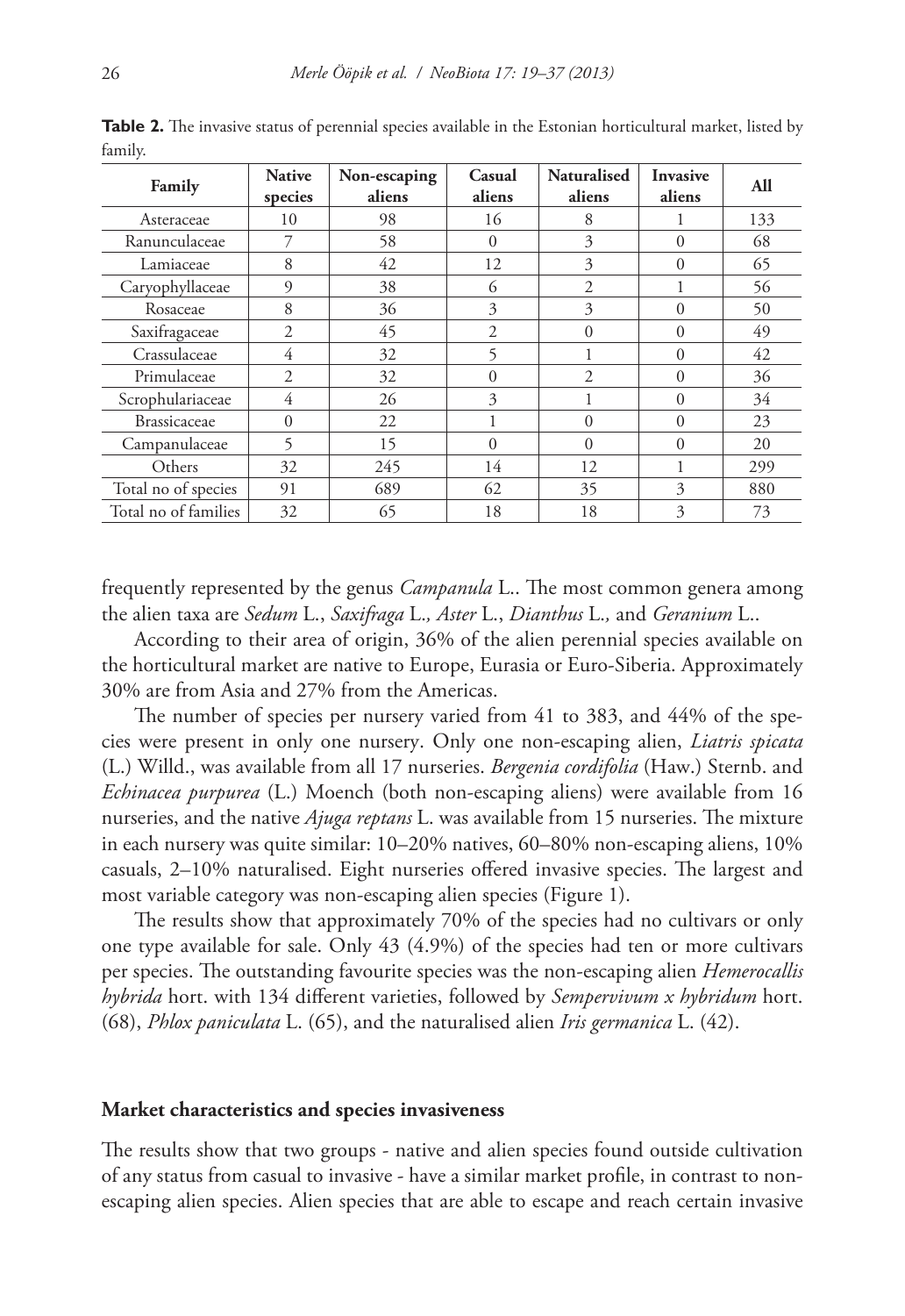

**Figure 1.** The number of species per nursery  $(N = 17)$  according to species status in Estonia. The results are presented in terms of the extreme values of the data and the median. In addition, three invasive species are offered in catalogues of eight different nurseries.

status in Estonia, are today less expensive  $(H = 13.9, DF = 2, N = 668, p = 0.001; Fig$ ure 2) and also more widely available ( $H = 32.6$ ,  $DF = 2$ ,  $N = 880$ ,  $p < 0.0001$ ; Figure 3) than those that have not escaped. In all, the price range of the species is lower when it is widely available and vice versa ( $R = -0.36$ ,  $p < 0.05$ ). Also, native and escaping alien species have more developed cultivars per species available on the market  $(H = 13.26,$  $DF = 2$ ,  $N = 880$ ,  $p = 0.001$ ). The latter is also positively correlated to number of nurseries where the species is available ( $R = 0.66$ ,  $p < 0.05$ ). In addition, when a species has already reached a certain invasive status in the alien flora, then the price  $(H = 0.02, DF)$ = 2, *N* = 86, *p* = 0.7), availability (*H* = 0.64, *DF* = 2, *N* = 100, *p* = 0.7) and a number of cultivars per species ( $H = 2.52$ ,  $DF = 2$ ,  $N = 100$ ,  $p = 0.28$ ) does not differ between groups of casual, naturalised and invasive aliens.

Among the already escaped alien species, the abundance  $(H = 12.3, DF = 3, N = 12.3)$ 83,  $p = 0.007$ ; Figure 4a) and invasive status of species ( $H = 10.4$ ,  $DF = 2$ ,  $N = 86$ ,  $p$ = 0.006; Figure 4b) tends to increase with residence time. Invasiveness in the whole region (see Table 1) is also significantly correlated to the year of introduction into Estonia ( $R = -0.33$ ,  $p < 0.05$ ), to the species status in Estonia ( $R = 0.52$ ,  $p < 0.05$ ) and to the abundance in the wild  $(R = -0.47, p < 0.05)$ . The supply and demand factors, i.e. today's availability ( $R = 0.02$ ,  $p > 0.05$ ) and price range of alien species in Estonian alien flora ( $R = 0.08$ ,  $p > 0.05$ ), is not correlated with introduction time.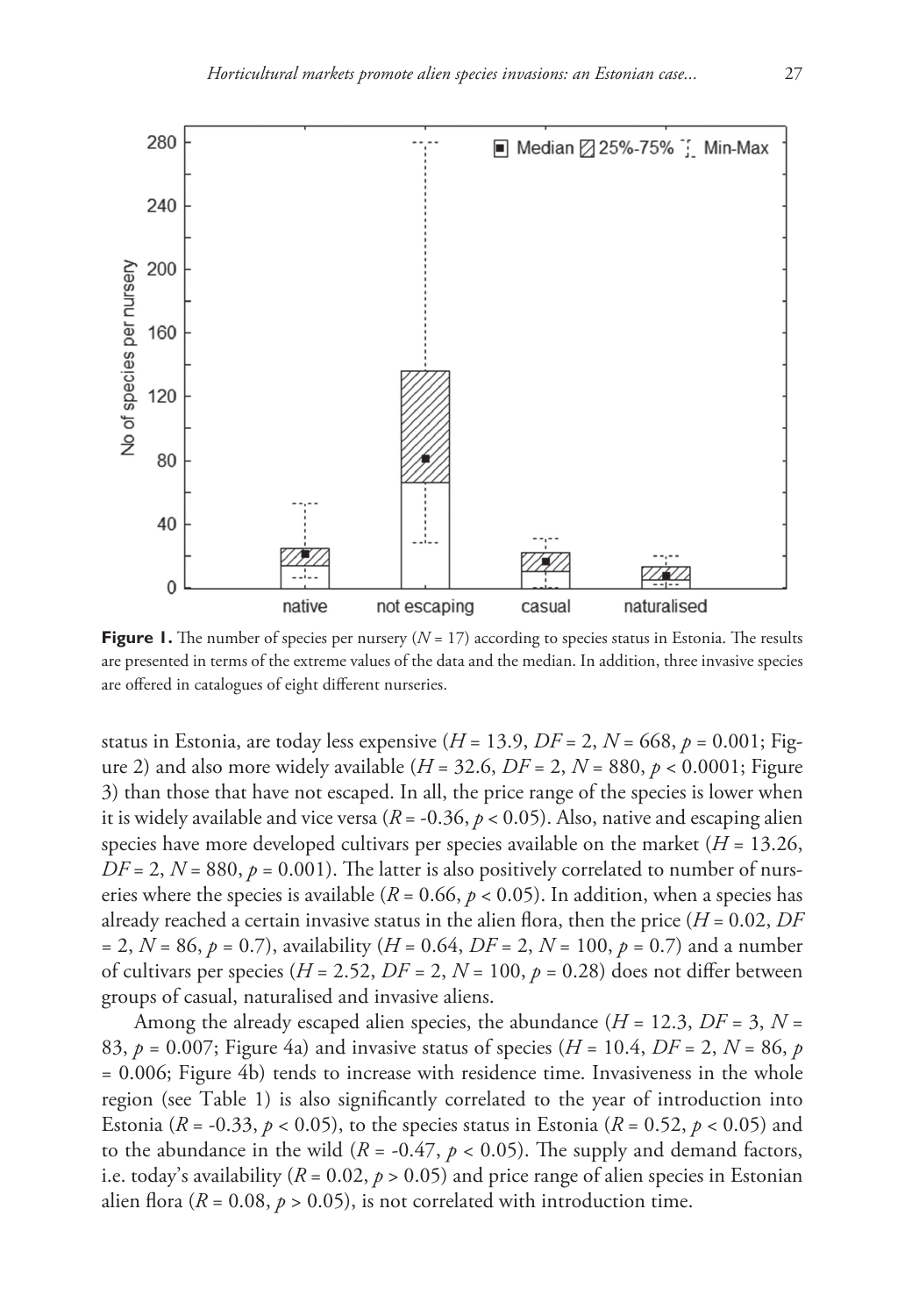

Figure 2. The relationship between species price and status in 17 nurseries in Estonia. Non- escaping aliens were more expensive than natives (*z*<sup>2</sup> = 2.7, *p* < 0.05) and species in certain status (casual, naturalised, invasive) in alien flora ( $z' = 2.8$ ,  $p = 0.02$ ).



Figure 3. The relationship between species status and availability in 17 nurseries in Estonia. Non-escaping alien species were different from natives ( $z' = 4.9$ ,  $p = 0.007$ ) and aliens in spontaneous flora ( $z' = 3.03$ ,  $p < 0.0001$ ).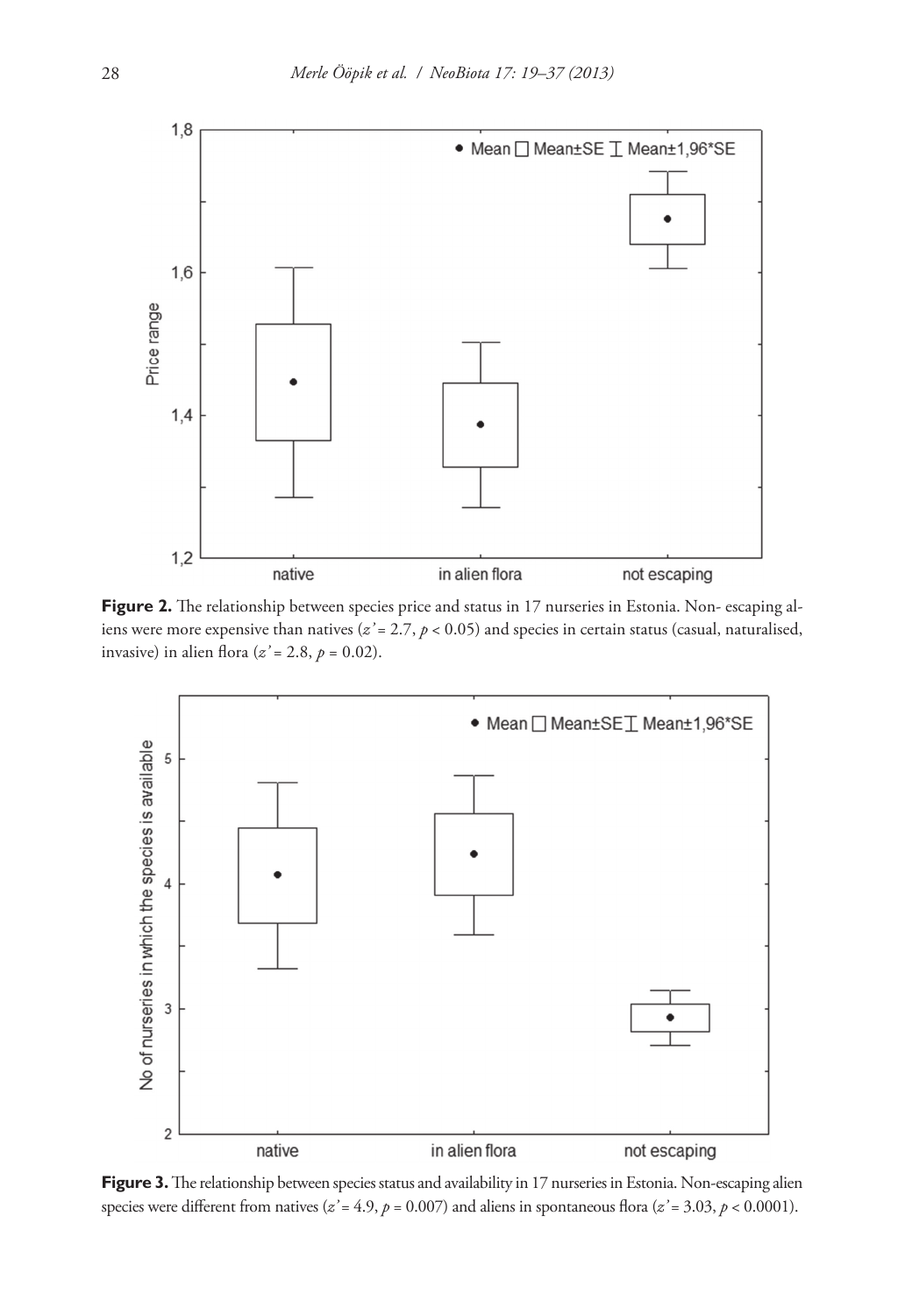

Figure 4. The relationship between alien species characteristics and residence time in 17 nurseries in Estonia: (**A**) species abundance in the wild and residence time (general test was statistically significant (see text), but no significant differences between groups were detected because of small sample sizes), (**B**) alien species status and residence time. The residence time of casuals were shorter than of naturalised species (*z'*  $= 3.72$ ,  $p = 0.0006$ ). Sample of invasive species was too small to drive statistically significant conclusions.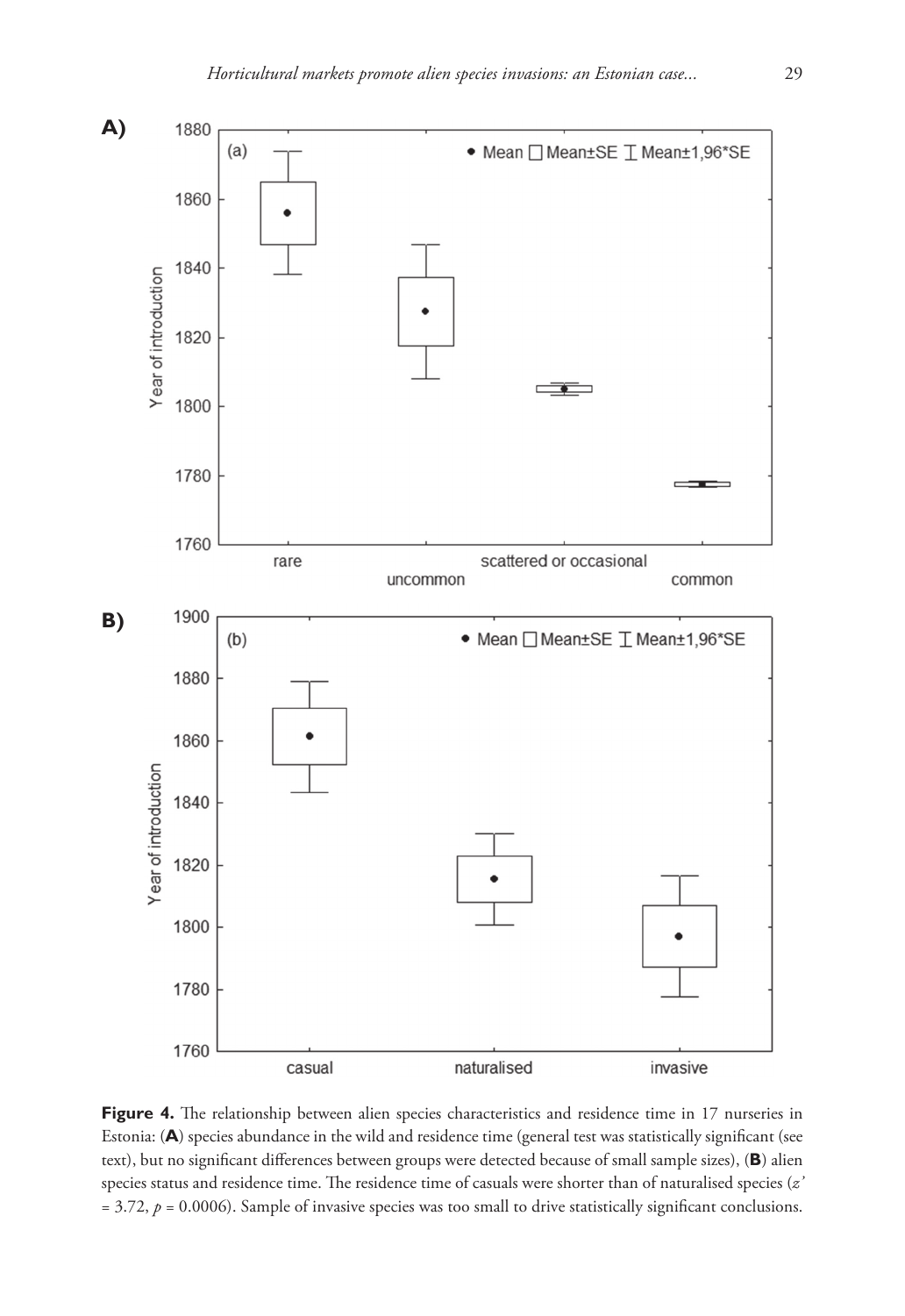**Table 3.** Estonian commercial nurseries offering herbaceous perennial species, which need national attention as invasive or potentially invasive aliens. Category I: invasive or naturalised species in Estonia and invasive or potentially invasive in at least three neighbouring countries. Category II: naturalised in Estonia and invasive or potentially invasive in two neighbouring countries. Category III: naturalised in Estonia.

| Species in category I                                 | Species in category II              | Species in category III              |  |  |
|-------------------------------------------------------|-------------------------------------|--------------------------------------|--|--|
| Lupinus polyphyllus Lindl.                            | Aster novi-belgii L.                | Aquilegia vulgaris L.                |  |  |
| Solidago canadensis L.†                               | Euphorbia cyparissias L.            | Astrantia major L.                   |  |  |
| Saponaria officinalis L.                              | Inula helenium L.                   | Cymbalaria muralis P. Gaertn. et al. |  |  |
| Fallopia japonica (Houtt.)<br>Ronse Dec. <sup>†</sup> | Sedum spurium M.Bieb.               | Delphinium elatum L.                 |  |  |
| Fallopia sachalinensis (F.Schmidt)<br>Ronse Decr.†    | Aconitum napellus L.                | Dipsacus fullonum L.                 |  |  |
| Echinops sphaerocephalus L.                           | Aruncus dioicus (Walter) Fernald    | Doronicum pardalianches L.           |  |  |
| Telekia speciosa (Schreb.) Baumg.                     | Bellis perennis L.                  | Echinops ritro L.                    |  |  |
| Vinca minor L.                                        | Dianthus barbatus L.                | Iris germanica L.                    |  |  |
|                                                       | <i>Fragaria x ananassa</i> Duchesne | Mentha spicata L.                    |  |  |
|                                                       | Lychnis chalcedonica L.             | Nepeta cataria L.                    |  |  |
|                                                       | Malva alcea L.                      | Ornithogalum umbellatum L.           |  |  |
|                                                       | Rudbekia laciniata L.               | Physalis alkekengi L.                |  |  |
|                                                       | Salvia verticillata L.              | Primula elatior (L.) Hill            |  |  |
|                                                       | Viola odorata L.                    | Primula vulgaris Huds.               |  |  |
|                                                       |                                     | Sanguisorba minor Scop.              |  |  |
|                                                       |                                     | Sisyrinchium angustifolium Mill.     |  |  |

† Species are on The List of Invasive Alien Species (Regulation of the Estonian Minister of Environment No 34, 14 May 2007) - importing live specimens and all transactions with live specimens are prohibited, as stated in The Nature Conservation Act.

#### **List of species needing attention**

As a practical application, a qualitative list of the nationally problematic species among the herbaceous perennials in horticultural catalogues was compiled (Table 3). In Estonia, The Nature Conservation Act forbids the release of alien species into the wild. This Act has resulted in the definition of The List of Invasive Alien Species. For all these species, the import of live specimens and all transactions with live plants are prohibited. As a result, three species are on both the compiled list and the legally defined list.

# **Discussion**

It is generally accepted that only a limited fraction of introduced species in a given area become naturalised and an even smaller number eventually cause problems (Williamson and Fitter 1996, see also Jeschke et al. 2012). However, initially it is not usually possible to speculate about the potential magnitude of these introductions. The results of the present study demonstrate that the total introduced number of 789 alien herba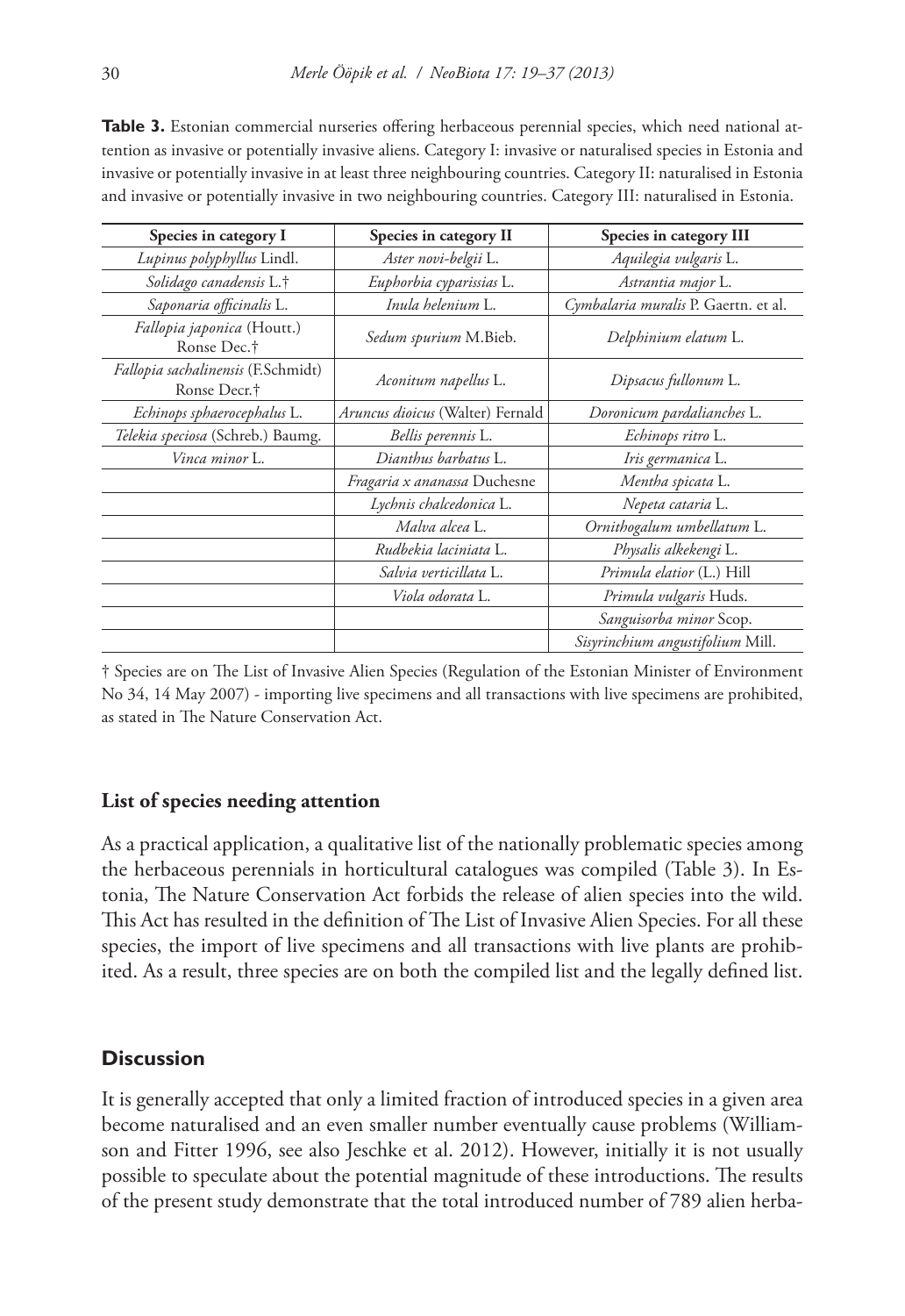ceous perennial species available in Estonian commercial nurseries compares with the 787 alien species in the entire Estonian Alien Flora (Ööpik et al. 2008). Species chosen for their ornamental attraction do not necessarily have more invasive potential than other comparable plants, but the proportionally large number of all introduced species increases the likelihood that a fraction will become naturalised and even invasive (see also Mack 2003). The situation should be therefore monitored carefully.

Invasions have a highly dynamic nature, and many of the most problematic alien species are not recent arrivals, but they reflect historical human activities, a phenomenon termed an invasion debt (Essl et al. 2011). One part of this reflection is species residence time in the given area: the longer the species is present in the area, the more propagules are spread and the probability of naturalisation increases (Rejmánek et al. 2005). Unfortunately, in real-life situations the actual introduction time is usually unknown or not determined and for this study were available only years of introduction for alien species in alien flora (Ööpik et al. 2008). Nevertheless, the data in the present paper support the generalisation that the residence time affects the range and frequency, as well as the invasive status, of alien species, at least in cases where the species have already reached a status in spontaneous flora. Also, quite often the most effective predictors of invasiveness were "invasive elsewhere" (Herron et al. 2007). Our data show that the invasive status in Estonia, abundance in the wild and of course, the year of introduction into Estonia correlates with current invasiveness of the species in the whole region. Thus, the regional cooperation in this field should be favoured.

Recently, it has been shown that residence time is a pivotal factor in the spatial patterns of alien species and human pressure has a greater influence on species that have been introduced more recently (Dainese and Poldini 2012). For the future studies we hypothesise here that exponential growth of trade and travel and various pressures from current consumption could decrease the importance of residence time; further, naturalisations and even invasions will take place quicker and be more dependent on other human-mediations than at present.

Propagule pressure created by the historic factors of supply and demand is also an important part of the explanation for the invasiveness of ornamental species (Dehnen-Schmutz et al. 2007b, Pemberton and Liu 2009). Hence, the current lists have the present levels of socio-economic activity as a background and suggest the possibility of future invasions. Nevertheless, according to the study data, native and expanding wild alien species have today a similar market profile, as they are both inexpensive and widely available. This could be a robust reflection from the previous planting history of alien species, because today's price or availability does not differ between groups of casual, naturalised or invasive aliens. Also, among species in alien flora the introduction time does not predict today's lower price or wider availability. All the species which have currently reached status in spontaneous flora are similarly favoured on the market as "easy-to-grow" species. Such plants are often popular, because they may be readily propagated, and hence are usually less expensive. However, a history of active planting and repeated introductions creates additional pressure and may result in rapid rates of spread, successful escape of species from cultivation and subsequent naturalisation.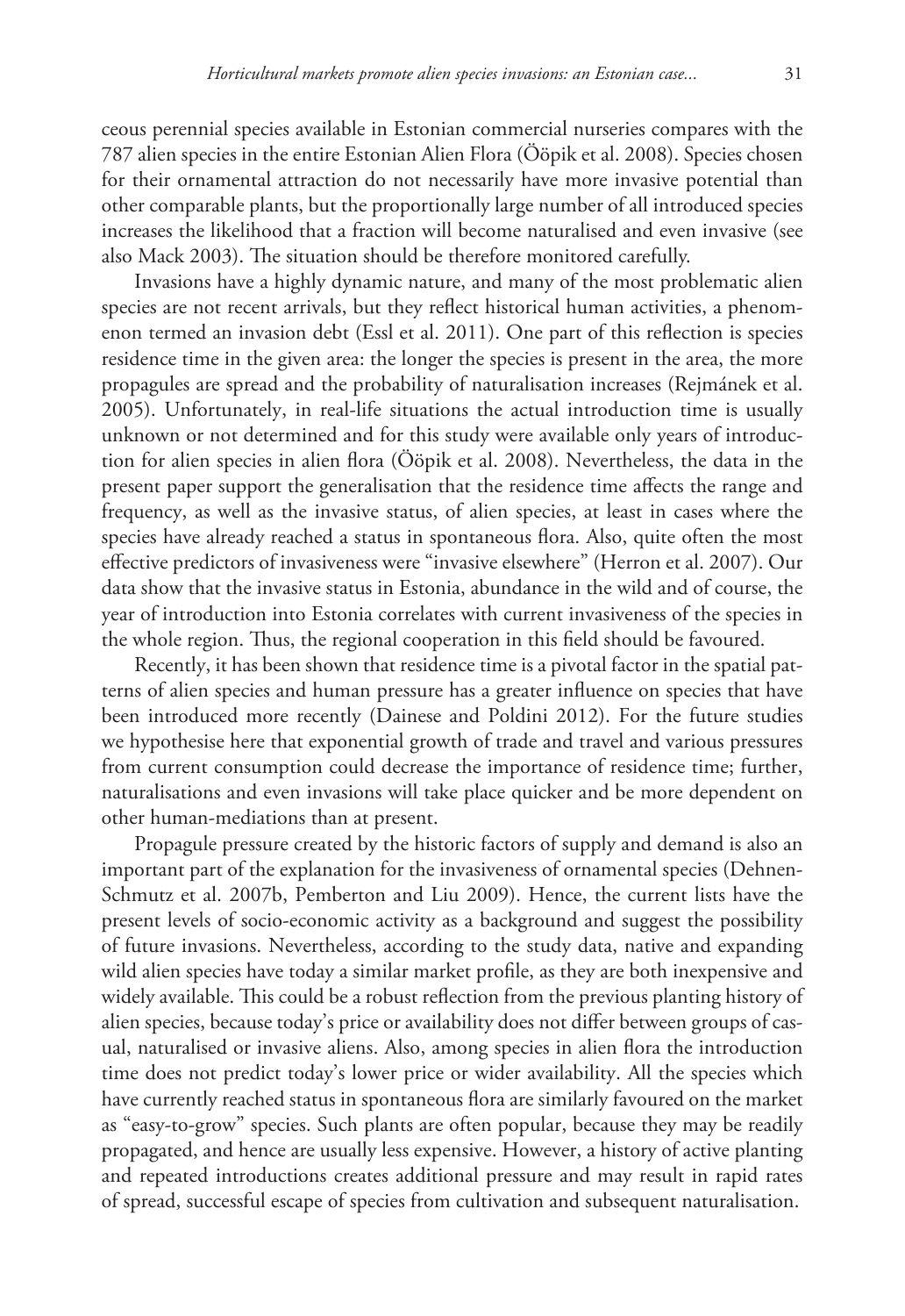The objective of breeding plants to encourage specific traits differs between agriculture and ornamental horticulture. Obviously, bred ornamental cultivars are genetically distinct from the wild genotype of the species, but usually the change in genetic composition is minor and has little to do with the traits that lead species to become naturalised and invasive (Reichard 2011). Nevertheless, for a few species, recent molecular evidence suggests that continuing propagule pressure aids the spreading of an invasion by introducing genetic variation adaptive for new areas and habitats (Simberloff 2009). In this paper, selection strategies to reduce the invasive potential in introduced plants (Anderson et al. 2006) are not considered. Instead, it is suggested that the number of cultivars per species is likely to be strongly correlated with the number of nurseries where that species is available and will provide an additional opportunity to escape from cultivation. In this case there is another dimension of generated human-mediated propagule pressure. When more cultivars come on the market, then inevitably there will be more specimens in more sites to act as potential dispersers, which is the classical explanation of propagule pressure (Simberloff 2009).

The financial costs to countries of controlling the major invasive species are very high and pose serious problems (Pimentel et al. 2005); hence, regulations are needed. In theory, the control of international release should be straightforward. However, such control is practically difficult due to the financial pressure resulting from the modern global trade in plants. In general, an appropriate framework should enable the trends to be monitored and accept the control of future introductions (e.g., Hulme et al. 2008). There are also difficulties with the negotiation of international agreements. Such difficulties occur within the European Union and are even more pronounced on a global scale.

The one pro-active possibility is that green lists should be compiled. These lists would be especially useful in large-scale projects and would not contradict any trade agreements (Dehnen-Schmutz 2011). In Estonia, The Nature Conservation Act forbids the release of alien species into the wild and The List of Invasive Alien Species prohibits the import of specimens and all transactions with live plants. Currently this list includes 13 plant species, which differ significantly - some species are well-established and some are not yet introduced into Estonia, but have caused problems in countries with similar environments. Unfortunately, the results of this paper show that the compiled list of more problematic species in Estonia and in neighbouring countries include altogether 38 species (Table 3). Three regionally problematic species, *Solidago canadensis*, *Fallopia japonica*, *Fallopia sachalinensis*, are available on the Estonian market and are at the same time on the legally prohibited list. Thus, even though the country has quite strict existing regulations, they are not entirely enforced; currently Estonia is only beginning systematic work in this field. It has been proposed that voluntarily implemented Codes of Conduct (Heywood and Brunel 2006) which are addressed to governments, to the horticultural industry and trade, to local environment and conservation agencies, societies and associations, botanic gardens, etc., can be better alternatives to regulate this situation comprehensively. At a national level, a few European countries have addressed the issues of invasive alien species and horticulture and developed a strategy (see references in Heywood and Brunel 2011, p. 19-20).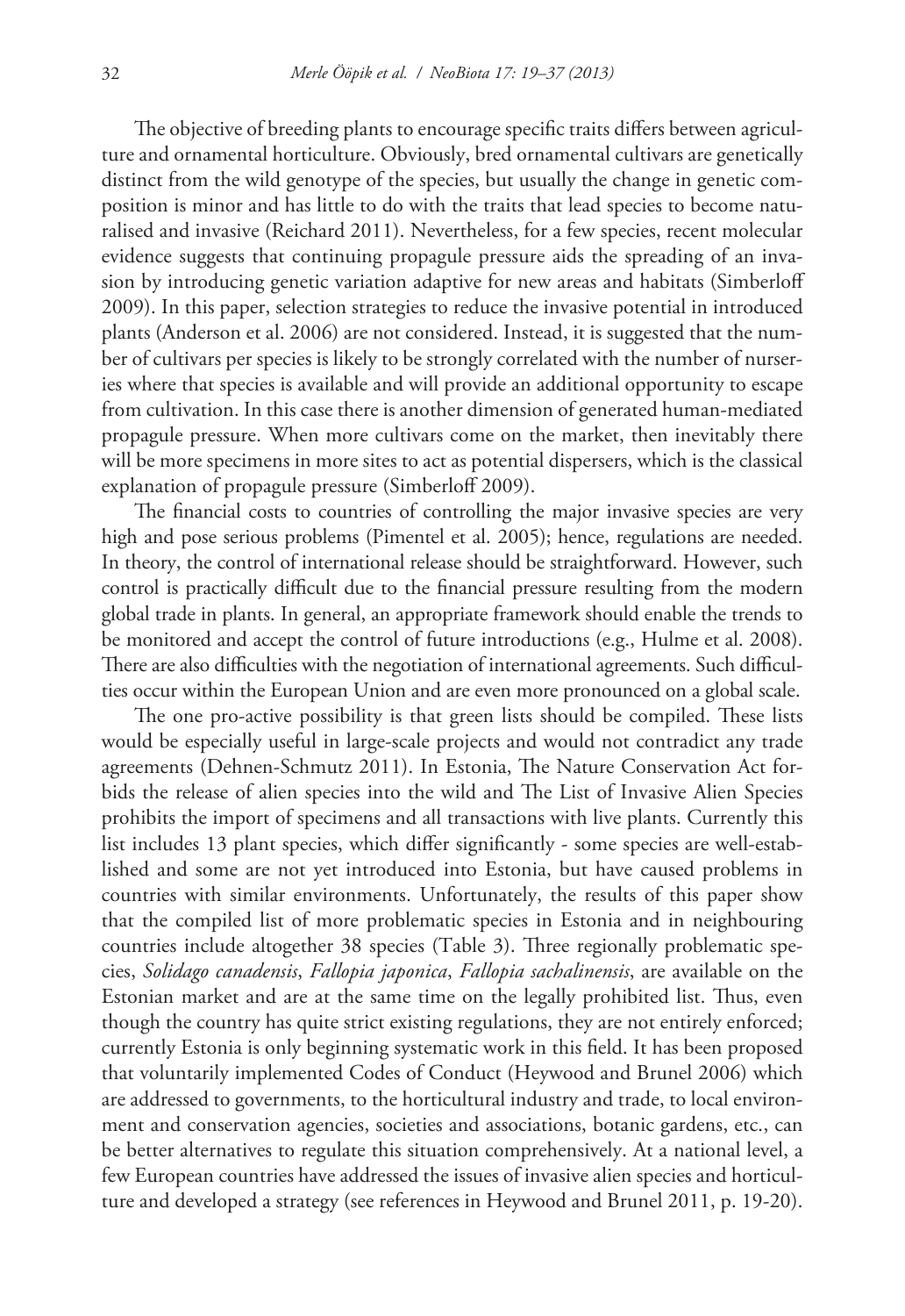Why should the horticultural industry care about alien species? This question arises because the problems caused by alien species do not have a substantial impact on the industry. For this reason, it is probable that further regulation will be difficult. An economical study by Knowler and Barbier (2005) has suggested the possibility of employing market-based instruments consistent with the concept of 'introducers-pay', to regulate the nursery industry. Yokomizo et al. (2012) proposed a cost-benefit analysis for determining plant introduction that incorporates probability to escape, expected economic cost after escape, expected commercial benefits, and the efficiency and cost of containment. Details of the structural changes required, are given by Dehnen-Schmutz et al. (2010), who also emphasise the complexity of the situation. Drew et al. (2010) and Peters et al. (2006) have both suggested that the involvement of consumers and also professionals, as well as education, may yield better results by addressing the moral problem of the risks caused by alien species and understanding the characteristics of the industry. Different voluntary initiatives and regulations are often quite effective and should be increased to limit horticultural introductions of invasive plants (Burt et al. 2007, Niemiera and Von Holle 2009). Some results suggested that merely labelling the plants as invasive or native could be a viable strategy for changes in customer behaviour (Yue et al. 2011). Control measures should at least be part of any overall framework, if there is agreement to implement regulations. However, in nature as in economics, there are always cost-benefit trade-offs.

# **Conclusions**

- 1) The availability of plants from the horticultural trade is a major source of alien species, including locally and regionally naturalised and invasive plants.
- 2) Supply and demand factors create new and reflect previous propagule pressure and are an important component of the reasons behind the invasiveness of ornamental species. In general, native and expanding wild alien species have a very similar profile on the market - both are inexpensive and widely available, and more cultivars per species are also available.
- 3) There are urgent requirements for regional and national authorities to regulate and control the ornamental plant trade in order to diminish the risk of new invasions.
- 4) It would be helpful to involve the public in finding alternatives and encouraging best practices for both horticultural professionals and amateurs.

# **Acknowledgements**

The authors are grateful to the many nursery professionals contacted during this study for their help with the acquisition of the data and to Freda Bunce, Marguerite Oetjen and Simon Bell for improving the English of the paper. Ingolf Kühn provided useful comments on a draft of the manuscript, and feedback from two anonymous reviewers significantly improved this work.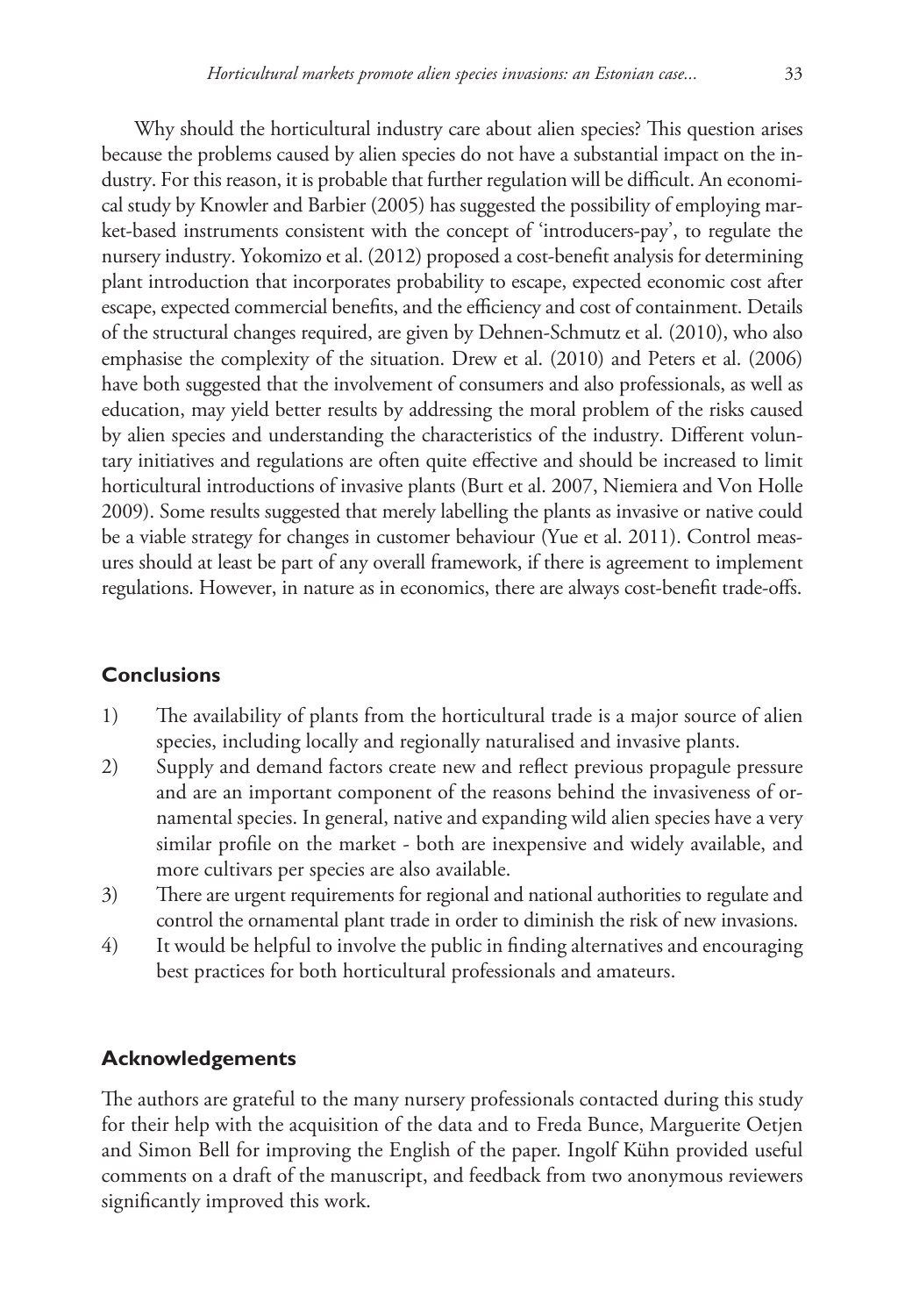#### **References**

- Anderson NO, Galatowitsch SM, Gomez N (2006) Selection strategies to reduce invasive potential in introduced plants. Euphytica 148: 203–216. [doi: 10.1007/s10681-006-5951-7](http://dx.doi.org/10.1007/s10681-006-5951-7)
- Barbier EB, Gwatipedza J, Knowler D, Reichard S (2011) The North American horticultural industry and the risk of plant invasion. Agricultural Economics 42: 113–129. [doi:](http://dx.doi.org/10.1111/j.1574-0862.2011.00556.x) [10.1111/j.1574-0862.2011.00556.x](http://dx.doi.org/10.1111/j.1574-0862.2011.00556.x)
- Beans CM, Kilkenny FF, Galloway LF (2012) Climate suitability and human influences combined explain the range expansion of an invasive horticultural plant. Biological Invasions: 14: 2067–2078. [doi: 10.1007/s10530-012-0214-0](http://dx.doi.org/10.1007/s10530-012-0214-0)
- Bucharova A, van Kleunen M (2009) Introduction history and species characteristics partly explain naturalization success of North American woody species in Europe. Journal of Ecology 97: 230–238. [doi: 10.1111/j.1365-2745.2008.01469.x](http://dx.doi.org/10.1111/j.1365-2745.2008.01469.x)
- Burt JW, Muir AA, Piovia-Scott J, Veblen KE, Chang AL, Grossman JD, Weiskel HW (2007) Preventing horticultural introductions of invasive plants: potential efficacy of voluntary initiatives. Biological Invasions 9: 909–923. [doi: 10.1007/s10530-007-9090-4](http://dx.doi.org/10.1007/s10530-007-9090-4)
- Chrobock T, Kempel A, Fischer M, van Kleunen M (2011) Introduction bias: Ciltivated alien plant species germinate faster and more abundantly than native species in Switzerland. Basic and Applied Ecology 12: 244–250. [doi: 10.1016/j.baae.2011.03.001](http://dx.doi.org/10.1016/j.baae.2011.03.001)
- Dainese M, Poldini L (2012) Does residence time affect responses of alien species richness to environmental and spatial processes? NeoBiota 14: 47–66. [doi: 10.3897/neobiota.14.3273](http://dx.doi.org/10.3897/neobiota.14.3273)
- Dehnen-Schmutz K (2011) Determining non-invasiveness in ornamental plants to build green lists. Journal of Applied Ecology 48: 1374–1380. [doi: 10.1111/j.1365-](http://dx.doi.org/10.1111/j.1365-2664.2011.02061.x) [2664.2011.02061.x](http://dx.doi.org/10.1111/j.1365-2664.2011.02061.x)
- Dehnen-Schmutz K, Holdenrieder O, Jeger MJ, Pautasso M (2010) Structural change in the international horticultural industry: Some implications for plant health. Scientia Horticulturae 125: 1–15. [doi: 10.1016/j.scienta.2010.02.017](http://dx.doi.org/10.1016/j.scienta.2010.02.017)
- Dehnen-Schmutz K, Touza J, Perrings C, Williamson M (2007a) The horticultural trade and ornamental plant invasions in Britain. Conservation Biology 21: 224–231. [doi:](http://dx.doi.org/10.1111/j.1523-1739.2006.00538.x) [10.1111/j.1523-1739.2006.00538.x](http://dx.doi.org/10.1111/j.1523-1739.2006.00538.x)
- Dehnen-Schmutz K, Touza J, Perrings C, Williamson M (2007b) A century of the ornamental plant trade and its impacts on invasion success. Diversity and Distribution 13: 527–534. [doi: 10.1111/j.1472-4642.2007.00359.x](http://dx.doi.org/10.1111/j.1472-4642.2007.00359.x)
- Drew J, Anderson N, Andow D (2010) Conundrums of a complex vector for invasive species control: a detailed examination of the horticultural industry. Biological Invasions 12: 2837–2851. [doi: 10.1007/s10530-010-9689-8](http://dx.doi.org/10.1007/s10530-010-9689-8)

Environmental Information (2012) <www.keskkonnainfo.ee>

- Essl F, Dullinger S, Rabitsch W, Hulme PE, Hülber K, Jarošik V, Kleinbauer I, Krausmann F, Kühn I, Nentwig W, Vilà M, Genovesi P, Gherardi F, Desprez-Loustau M-L, Roques A, Pyšek P (2011) Socioeconomic Legacy yields an invasion debt. PNAS 108 (1): 203–207. [doi: 10.1073/pnas.1011728108](http://dx.doi.org/10.1073/pnas.1011728108)
- Estonian Information System's Authority (2012) <http://www.ria.ee/en>/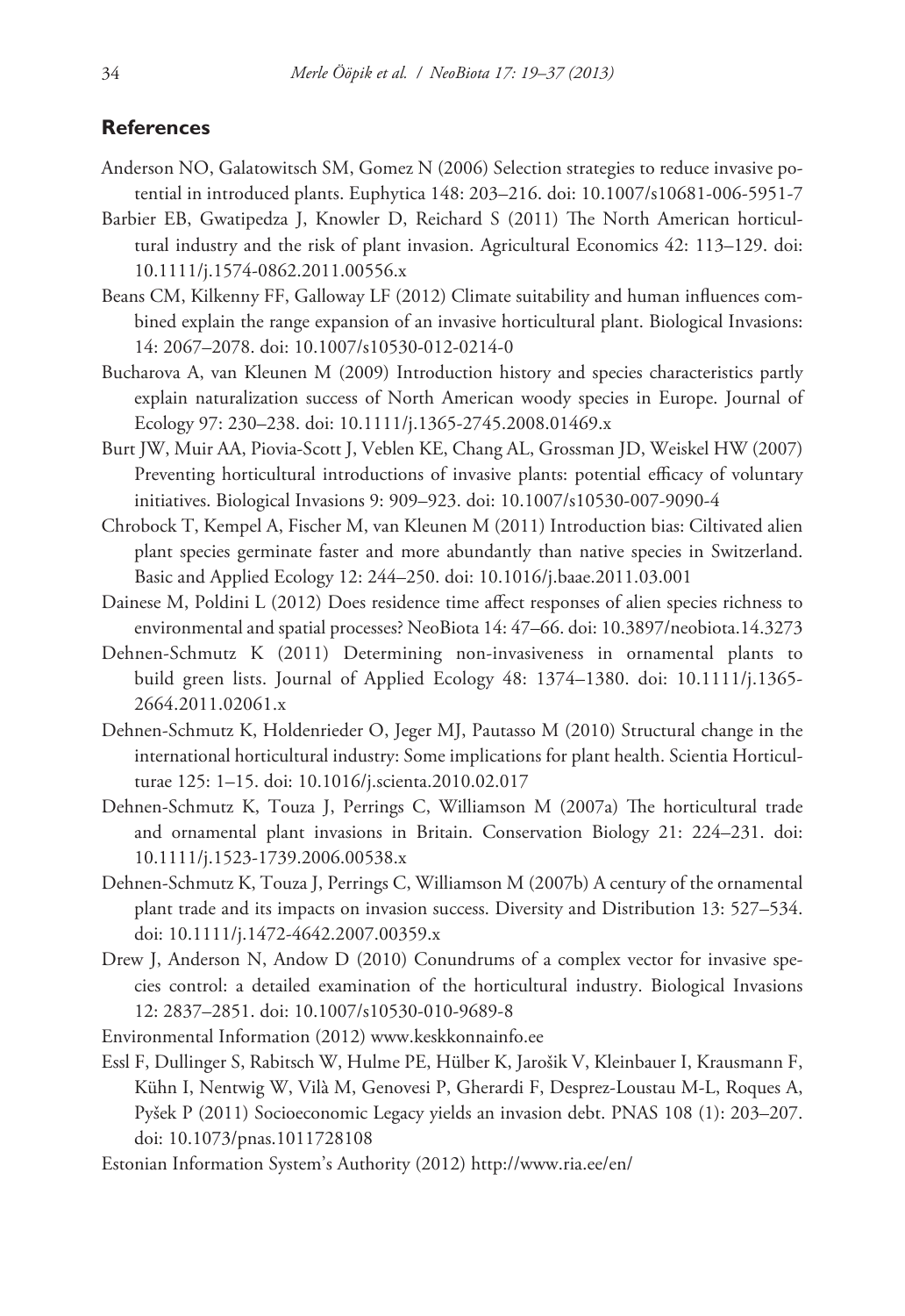- European Commission (2011) A comparative assessment of existing policies on invasive species in the EU Member States and in selected OECD countries. Bio Intelligence Service: 86–98.
- Hanspach J, Kühn I, Pyšek P, Boos E, Klotz S (2008) Correlates of naturalization and occupancy of introduced ornamentals in Germany. Perspectives in Plant Ecology, Evolution and Systematics 10: 241–250. [doi: 10.1016/j.ppees.2008.05.001](http://dx.doi.org/10.1016/j.ppees.2008.05.001)
- Herron PM, Martine CT, Latimer AM, Leicht-Young SA (2007) Invasive plants and their ecological strategies: prediction and explanation of woody plant invasion in New England. Diversity and Distributions 13: 633–644. [doi: 10.1111/j.1472-4642.2007.00381.x](http://dx.doi.org/10.1111/j.1472-4642.2007.00381.x)
- Heywood V, Brunel S (2011) Code of Conduct on Horticulture and Invasive Alien Plants. Nature and environment 162. Council of Europe Publishing, Strasbourg.
- Hulme PE (2009) Trade, transport and trouble: managing invasive species pathways in an era of globalization. Journal of Applied Ecology 46: 10–18. [doi: 10.1111/j.1365-](http://dx.doi.org/10.1111/j.1365-2664.2008.01600.x) [2664.2008.01600.x](http://dx.doi.org/10.1111/j.1365-2664.2008.01600.x)
- Hulme PE, Bacher S, Kenis M, Klotz S, Kühn I, Minchin D, Nentwig W, Olenin S, Panov V, Pergl J, Pyšek P, Poques A, Sol D, Solarz W, Vilà M (2008) Grasping at the routes of biological invasions: a framework for integrating pathways into policy. Journal of Applied Ecology 45: 403–414. [doi: 10.1111/j.1365-2664.2007.01442.x](http://dx.doi.org/10.1111/j.1365-2664.2007.01442.x)
- Jeschke JM, Gómez Aparicio L, Haider S, Heger T, Lortie CJ, Pyšek P, Strayer DL (2012) Support for major hypotheses in invasion biology is uneven and declining. NeoBiota 14: 1–20. [doi: 10.3897/neobiota.14.3435](http://dx.doi.org/10.3897/neobiota.14.3435)
- Niemiera AX, Von Holle B (2009) Invasive Plant Species and the Ornamental Horticulture Industry. In: Inderjit (Ed) Management of Invasive Weeds.
- Knowler D, Barbier E (2005) Importing exotic plants and the risk of invasion: are market-based instruments adequate? Ecological Economics 52: 341–354. [doi: 10.1016/j.](http://dx.doi.org/10.1016/j.ecolecon.2004.06.019) [ecolecon.2004.06.019](http://dx.doi.org/10.1016/j.ecolecon.2004.06.019)
- Kowarik I (2003) Human agency in biological invasions: secondary releases foster naturalisation and population expansion of alien plant species. Biological Invasions 5: 293–312. [doi:](http://dx.doi.org/10.1023/B:BINV.0000005574.15074.66) [10.1023/B:BINV.0000005574.15074.66](http://dx.doi.org/10.1023/B:BINV.0000005574.15074.66)
- Kukk T (1999) Vascular plant flora of Estonia. Teaduste Akadeemia Kirjastus, Tartu-Tallinn. [In Estonian with English summary]
- Küster EC, Kühn I, Bruelheide H, Klotz S (2008) Trait interactions help explain plant invasion success in the German flora. Journal of Ecology 96: 860–868. [doi: 10.1111/j.1365-](http://dx.doi.org/10.1111/j.1365-2745.2008.01406.x) [2745.2008.01406.x](http://dx.doi.org/10.1111/j.1365-2745.2008.01406.x)
- Lockwood JL, Cassey P, Blackburn TM (2009) The more you introduce the more you get: the role of colonization pressure and propagule pressure in invasion ecology. Diversity and Distribution 15: 904–910. [doi: 10.1111/j.1472-4642.2009.00594.x](http://dx.doi.org/10.1111/j.1472-4642.2009.00594.x)
- Mack RN (2000) Cultivation fosters plant naturalization by reducing environmental stochasticity. Biological Invasions 2: 111–122. [doi: 10.1023/A:1010088422771](http://dx.doi.org/10.1023/A:1010088422771)
- Mack RN (2003) Global plant dispersal, naturalization, and invasion: pathways, modes, and circumstances. In: Ruiz GM, Carlton JT (Eds) Invasive species: vectors and management strategies, pp. 3–30. Island Press, Washington.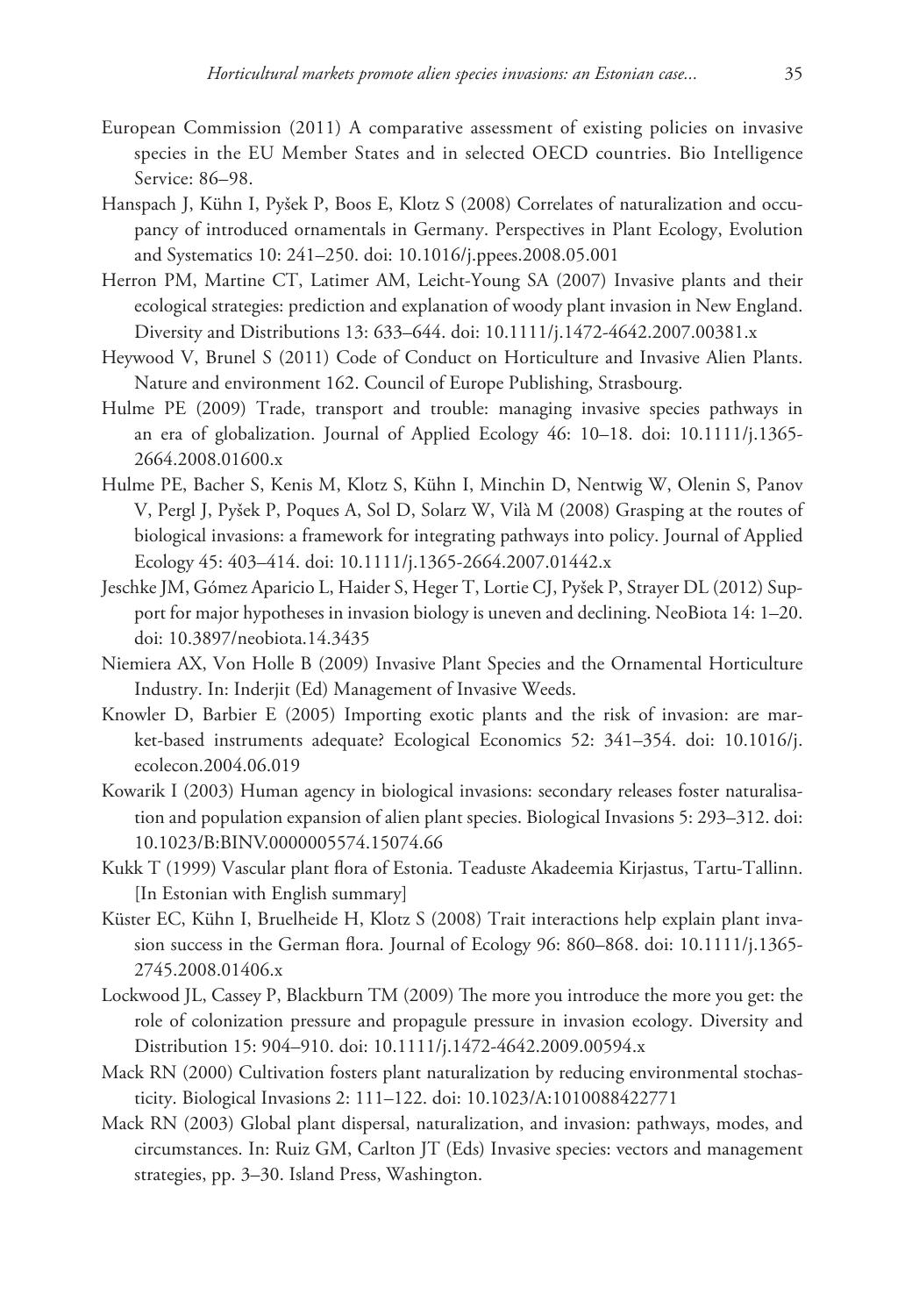- Mack RN, Erneberg M (2002) The United States Naturalized Flora: Largely the Product of Deliberate Introductions. Annals of the Missouri Botanical Garden 89(2): 176–189. URL: <http://www.jstor.org/stable/3298562>
- Mack RN, Lonsdale WM (2001) Humans as global plant dispersers: getting more than we bargained for. BioScience 51: 95–102. [doi: 10.1641/0006-3568\(2001\)051\[0095:HAGP-](http://dx.doi.org/10.1641/0006-3568(2001)051[0095:HAGPDG]2.0.CO;2)[DG\]2.0.CO;2](http://dx.doi.org/10.1641/0006-3568(2001)051[0095:HAGPDG]2.0.CO;2)
- Marco A, Lavergne S, Dutoit T, Bertaudiere-Montes V (2010) From the backyard to the backcountry: how ecological and biological traits explain the escape of garden plants into Mediterranean old fields. Biological Invasions 12: 761–779. [doi: 10.1007/s10530-009-9479-3](http://dx.doi.org/10.1007/s10530-009-9479-3)
- Milbau A, Stout JC (2008) Factors Associated with Alien Plants Transitioning from Casual, to Naturalized, to Invasive. Conservation Biology 22: 308–317. [doi: 10.1111/j.1523-](http://dx.doi.org/10.1111/j.1523-1739.2007.00877.x) [1739.2007.00877.x](http://dx.doi.org/10.1111/j.1523-1739.2007.00877.x)
- NOBANIS, European Network of Invasive Alien Species.<www.nobanis.org>
- Ööpik M, Kukk T, Kull K, Kull T (2008) The importance of human mediation in species establishment: analysis of alien flora of Estonia. Boreal Environment Research 13(A): 53–67.
- Pemberton RW, Liu H (2009) Marketing time predicts naturalization of horticultural plants. Ecology 90: 69–80. [doi: 10.1890/07-1516.1](http://dx.doi.org/10.1890/07-1516.1)
- Peters WL, Hockenberry Mayer M, Andreson NO (2006) Minnesota horticultural industry survey on invasive plants. Euphytica 148: 75–86. [doi: 10.1007/s10681-006-5942-8](http://dx.doi.org/10.1007/s10681-006-5942-8)
- Pimentel D, Zuniga R, Morrison D (2005) Update on the environmental and economic costs associated with alien species in the United States. Ecological Economics 52: 273–288. [doi:](http://dx.doi.org/10.1016/j.ecolecon.2004.10.002) [10.1016/j.ecolecon.2004.10.002](http://dx.doi.org/10.1016/j.ecolecon.2004.10.002)
- Pyšek P, Jarošík V, Hulme PE, Kühn I, Wild J, Arianoutsou M, Bacher S, Chiron F, Didžiulis V, Essl F, Genovesi P, Gherardi F, Hejda M, Kark S, Lambdon PW, Desprez-Loustau M-L, Nentwig W, Pergl J, Poboljšaj K, Rabitsch W, Roques A, Roy DB, Shirley S, Solarz W, Vilà M, Winter M (2010) Disentangling the role of environmental and human pressures on biological invasions across Europe. PNAS 107: 12157–12162. [doi: 10.1073/](http://dx.doi.org/10.1073/pnas.1002314107) [pnas.1002314107](http://dx.doi.org/10.1073/pnas.1002314107)
- Pyšek P, Jarošík V, Pergl J (2011) Alien Plants Introduced by Different Pathways Differ in Invasion Success: Unintentional Introductions as a Threat to Natural Areas. PLoS ONE 6(9): e24890. [doi: 10.1371/journal.pone.0024890](http://dx.doi.org/10.1371/journal.pone.0024890)
- Pyšek P, Richardson DM (2007) Traits associated with invasiveness in alien plants: where do we stand? In: Nentwig W (Ed) Biological Invasion. Springer, Berlin, 97–125. [doi:](http://dx.doi.org/10.1007/978-3-540-36920-2_7) [10.1007/978-3-540-36920-2\\_7](http://dx.doi.org/10.1007/978-3-540-36920-2_7)
- Pyšek P, Richardson DM, Rejmánek M, Webster GL, Williamson M, Kirschner J (2004) Alien plants in checklists and floras: towards better communication between taxonomists and ecologists. Taxon 53(1): 131–143. [doi: 10.2307/4135498](http://dx.doi.org/10.2307/4135498)
- Reichard SH, White P (2001) Horticulture as a pathway of invasive plant introductions in the United States. BioScience 51: 103–113. [doi: 10.1641/0006-3568\(2001\)051\[0103:HAA](http://dx.doi.org/10.1641/0006-3568(2001)051[0103:HAAPOI]2.0.CO;2) [POI\]2.0.CO;2](http://dx.doi.org/10.1641/0006-3568(2001)051[0103:HAAPOI]2.0.CO;2)
- Reichard S (2011) Horticulture. In: Simberloff D and Rejmanek M (Eds) Encyclopedia of Biological Invasions. University of California Press, 336–342.